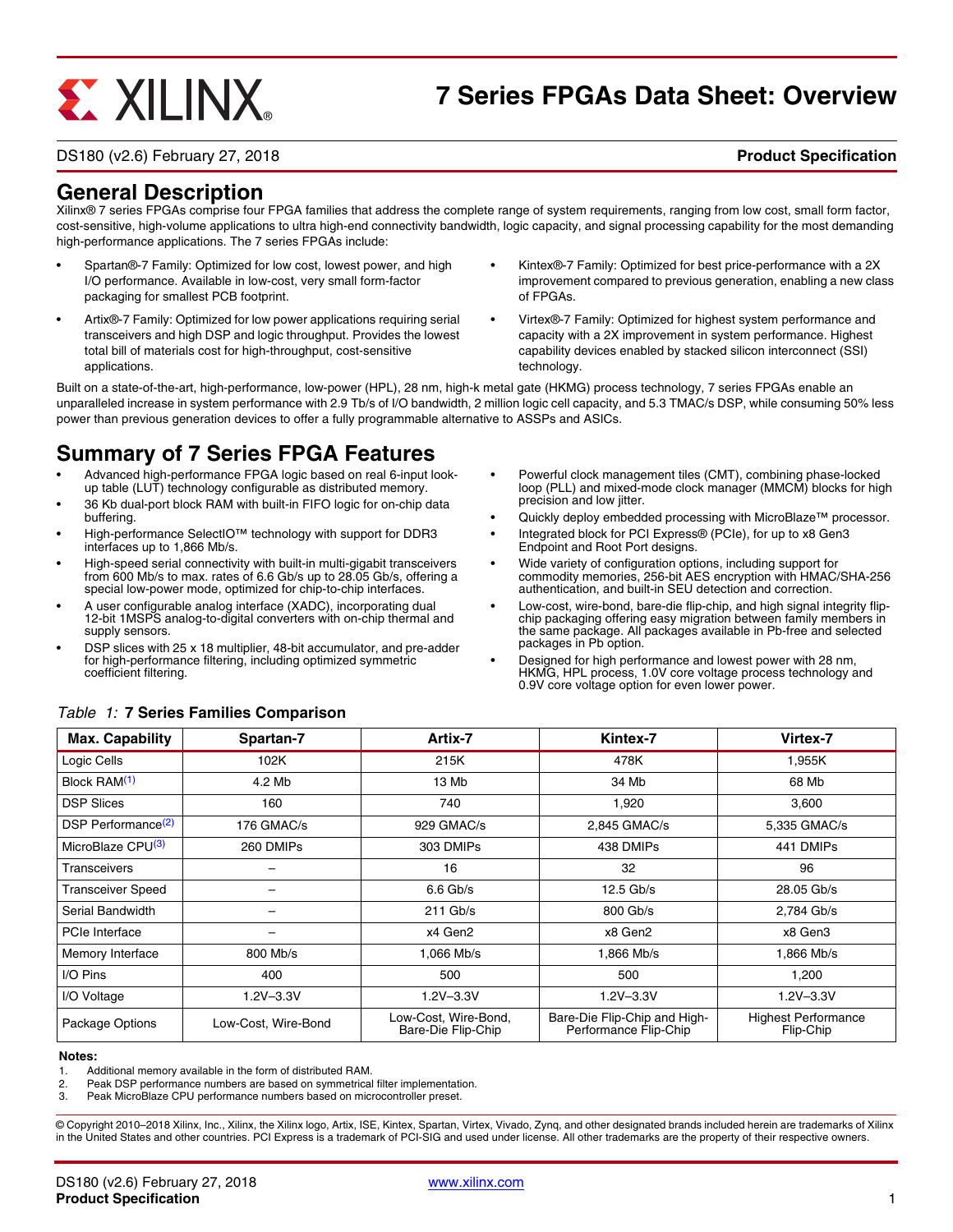# **Spartan-7 FPGA Feature Summary**

#### *Table 2:* **Spartan-7 FPGA Feature Summary by Device**

|                |                |                       | <b>CLB</b>                            |                                     |              | <b>Block RAM Blocks</b> <sup>(3)</sup> |             |                     |             |             |                              |                                   |                               |
|----------------|----------------|-----------------------|---------------------------------------|-------------------------------------|--------------|----------------------------------------|-------------|---------------------|-------------|-------------|------------------------------|-----------------------------------|-------------------------------|
| <b>Device</b>  | Logic<br>Cells | Slices <sup>(1)</sup> | Max<br><b>Distributed</b><br>RAM (Kb) | <b>DSP</b><br>Slices <sup>(2)</sup> | <b>18 Kb</b> | 36 Kb                                  | Max<br>(Kb) | CMTS <sup>(4)</sup> | <b>PCle</b> | GT          | <b>XADC</b><br><b>Blocks</b> | Total I/O<br>Banks <sup>(5)</sup> | <b>Max User</b><br><b>I/O</b> |
| XC7S6          | 6,000          | 938                   | 70                                    | 10                                  | 10           | 5                                      | 180         | 2                   | $\Omega$    | $\Omega$    | 0                            | 2                                 | 100                           |
| <b>XC7S15</b>  | 12,800         | 2,000                 | 150                                   | 20                                  | 20           | 10                                     | 360         | 2                   | 0           | 0           | 0                            | 2                                 | 100                           |
| <b>XC7S25</b>  | 23,360         | 3,650                 | 313                                   | 80                                  | 90           | 45                                     | 0.620       | 3                   | 0           | 0           |                              | 3                                 | 150                           |
| <b>XC7S50</b>  | 52,160         | 8,150                 | 600                                   | 120                                 | 150          | 75                                     | 2,700       | 5                   | 0           | $\Omega$    |                              | 5                                 | 250                           |
| <b>XC7S75</b>  | 76,800         | 12,000                | 832                                   | 140                                 | 180          | 90                                     | 3,240       | 8                   | 0           | $\mathbf 0$ |                              | 8                                 | 400                           |
| <b>XC7S100</b> | 102,400        | 16,000                | 1,100                                 | 160                                 | 240          | 120                                    | 4,320       | 8                   | 0           | $\mathbf 0$ |                              | 8                                 | 400                           |

#### **Notes:**

1. Each 7 series FPGA slice contains four LUTs and eight flip-flops; only some slices can use their LUTs as distributed RAM or SRLs.<br>2. Each DSP slice contains a pre-adder. a 25 x 18 multiplier. an adder. and an accumulato

2. Each DSP slice contains a pre-adder, a 25 x 18 multiplier, an adder, and an accumulator. 3. Block RAMs are fundamentally 36 Kb in size; each block can also be used as two independent 18 Kb blocks.

4. Each CMT contains one MMCM and one PLL.

5. Does not include configuration Bank 0.

#### *Table 3:* **Spartan-7 FPGA Device-Package Combinations and Maximum I/Os**

| Package                | CPGA196      | <b>CSGA225</b> | <b>CSGA324</b> | FTGB196    | <b>FGGA484</b> | <b>FGGA676</b> |
|------------------------|--------------|----------------|----------------|------------|----------------|----------------|
| Size (mm)              | $8 \times 8$ | $13 \times 13$ | $15 \times 15$ | 15 x 15    | 23 x 23        | 27 x 27        |
| <b>Ball Pitch (mm)</b> | 0.5          | 0.8            | 0.8            | 1.0        | 1.0            | 1.0            |
| <b>Device</b>          | HR $UO(1)$   | HR $UO(1)$     | HR $UO(1)$     | HR $UO(1)$ | HR $I/O(1)$    | HR $l/O(1)$    |
| XC7S6                  | 100          | 100            |                | 100        |                |                |
| <b>XC7S15</b>          | 100          | 100            |                | 100        |                |                |
| <b>XC7S25</b>          |              | 150            | 150            | 100        |                |                |
| <b>XC7S50</b>          |              |                | 210            | 100        | 250            |                |
| <b>XC7S75</b>          |              |                |                |            | 338            | 400            |
| <b>XC7S100</b>         |              |                |                |            | 338            | 400            |

#### **Notes:**

1. HR = High-range I/O with support for I/O voltage from 1.2V to 3.3V.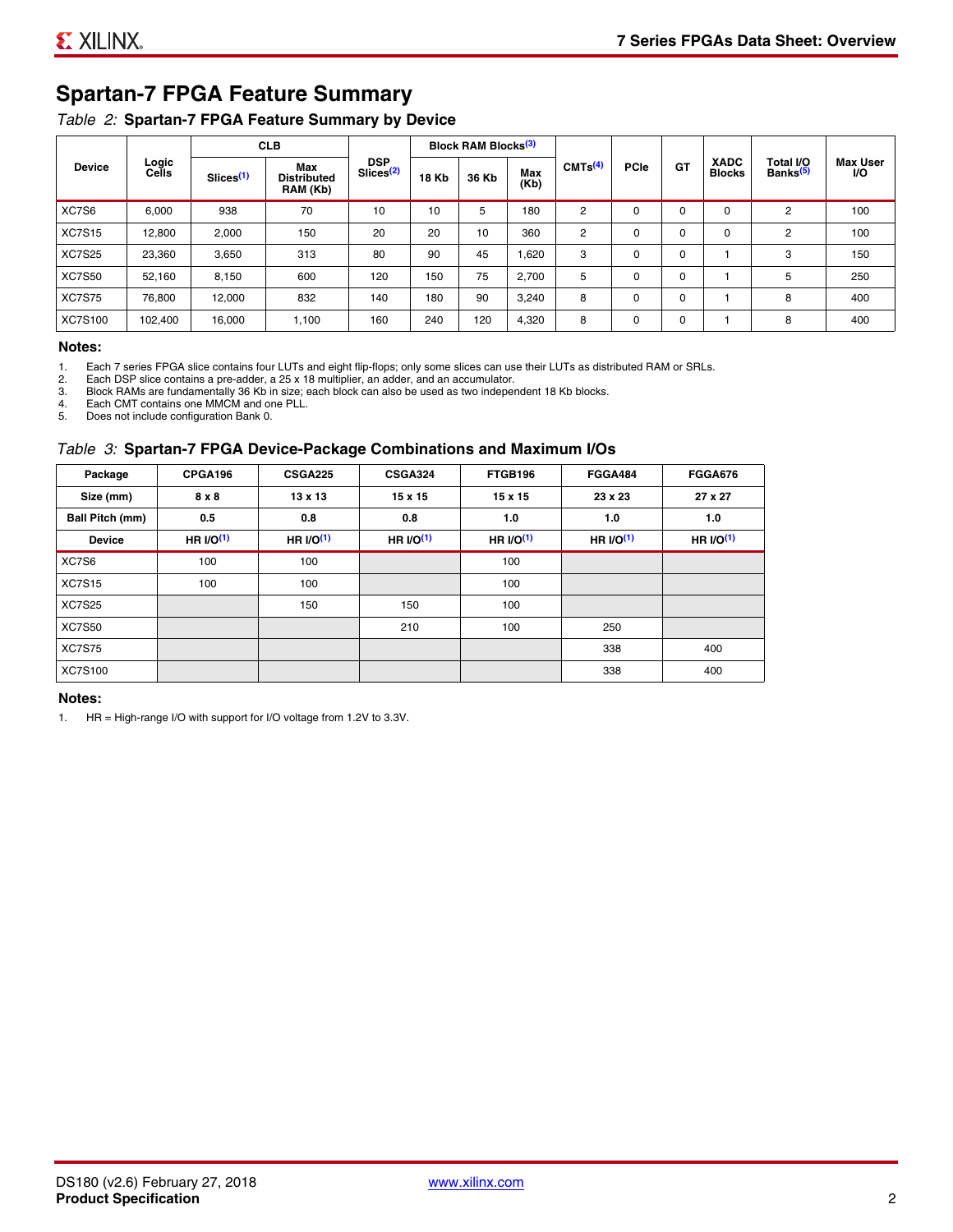# **Artix-7 FPGA Feature Summary**

#### *Table 4:* **Artix-7 FPGA Feature Summary by Device**

|                 |                |                       | <b>Configurable Logic Blocks</b><br>(CLBs) | <b>DSP48E1</b>        |              | <b>Block RAM Blocks</b> <sup>(3)</sup> |             |                     |                     |                | <b>XADC</b>   | Total I/O            | Max User |
|-----------------|----------------|-----------------------|--------------------------------------------|-----------------------|--------------|----------------------------------------|-------------|---------------------|---------------------|----------------|---------------|----------------------|----------|
| <b>Device</b>   | Logic<br>Cells | Slices <sup>(1)</sup> | Max<br><b>Distributed</b><br>RAM (Kb)      | Slices <sup>(2)</sup> | <b>18 Kb</b> | 36 Kb                                  | Max<br>(Kb) | CMTS <sup>(4)</sup> | PCle <sup>(5)</sup> | <b>GTPs</b>    | <b>Blocks</b> | Banks <sup>(6)</sup> | I/O(7)   |
| XC7A12T         | 12,800         | 2,000                 | 171                                        | 40                    | 40           | 20                                     | 720         | 3                   |                     | $\overline{2}$ |               | 3                    | 150      |
| XC7A15T         | 16,640         | 2,600                 | 200                                        | 45                    | 50           | 25                                     | 900         | 5                   |                     | 4              |               | 5                    | 250      |
| XC7A25T         | 23,360         | 3,650                 | 313                                        | 80                    | 90           | 45                                     | .620        | 3                   |                     | 4              |               | 3                    | 150      |
| XC7A35T         | 33,280         | 5,200                 | 400                                        | 90                    | 100          | 50                                     | 008,        | 5                   |                     | 4              |               | 5                    | 250      |
| XC7A50T         | 52,160         | 8,150                 | 600                                        | 120                   | 150          | 75                                     | 2,700       | 5                   |                     | 4              |               | 5                    | 250      |
| XC7A75T         | 75,520         | 11,800                | 892                                        | 180                   | 210          | 105                                    | 3,780       | 6                   |                     | 8              |               | 6                    | 300      |
| <b>XC7A100T</b> | 101.440        | 15,850                | 1.188                                      | 240                   | 270          | 135                                    | 4,860       | 6                   |                     | 8              |               | 6                    | 300      |
| <b>XC7A200T</b> | 215,360        | 33,650                | 2,888                                      | 740                   | 730          | 365                                    | 13,140      | 10                  |                     | 16             |               | 10                   | 500      |

**Notes:**  Each 7 series FPGA slice contains four LUTs and eight flip-flops; only some slices can use their LUTs as distributed RAM or SRLs.

2. Each DSP slice contains a pre-adder, a 25 x 18 multiplier, an adder, and an accumulator.

3. Block RAMs are fundamentally 36 Kb in size; each block can also be used as two independent 18 Kb blocks.

4. Each CMT contains one MMCM and one PLL.<br>5. Artix-7 FPGA Interface Blocks for PCI Express

5. Artix-7 FPGA Interface Blocks for PCI Express support up to x4 Gen 2.<br>6. Does not include configuration Bank 0.

6. Does not include configuration Bank 0.<br>7 This number does not include GTP tran

This number does not include GTP transceivers.

#### *Table 5:* **Artix-7 FPGA Device-Package Combinations and Maximum I/Os**

| Package <sup>(1)</sup>    |            | <b>CPG236</b>     |                | <b>CPG238</b>  |            | <b>CSG324</b> |                | <b>CSG325</b>     |       | <b>FTG256</b>     |            | <b>SBG484</b>     |                | FGG484 <sup>(2)</sup> |                | FBG484 <sup>(2)</sup> |       | FGG676 <sup>(3)</sup> |            | FBG676 <sup>(3)</sup> |            | <b>FFG1156</b> |
|---------------------------|------------|-------------------|----------------|----------------|------------|---------------|----------------|-------------------|-------|-------------------|------------|-------------------|----------------|-----------------------|----------------|-----------------------|-------|-----------------------|------------|-----------------------|------------|----------------|
| Size (mm)                 |            | $10 \times 10$    |                | $10 \times 10$ |            | 15 x 15       |                | 15 x 15           |       | $17 \times 17$    |            | $19 \times 19$    |                | 23 x 23               |                | 23 x 23               |       | 27 x 27               |            | 27 x 27               |            | 35 x 35        |
| <b>Ball Pitch</b><br>(mm) |            | 0.5               |                | 0.5            |            | 0.8           | 0.8            |                   |       | 1.0               |            | 0.8               |                | 1.0                   |                | 1.0                   |       | 1.0                   |            | 1.0                   |            | 1.0            |
| <b>Device</b>             | <b>GTP</b> | <b>VO</b>         | <b>GTP</b>     | <b>VO</b>      | <b>GTP</b> | <b>VO</b>     | <b>GTP</b>     | <b>VO</b>         | G(TP) | VO.               | <b>GTP</b> | VO.               | G(TP)          | <b>VO</b>             | <b>GTP</b>     | <b>VO</b>             | G(TP) | <b>VO</b>             | <b>GTP</b> | <b>VO</b>             | <b>GTP</b> | <b>VO</b>      |
|                           | (4)        | HR <sup>(5)</sup> | (4)            | HR(5)          | (4)        | HP(5)         | (4)            | HR <sup>(5)</sup> |       | HR <sup>(5)</sup> |            | HR <sup>(5)</sup> |                | HR <sup>(5)</sup>     |                | HR <sup>(5)</sup>     |       | HR <sup>(5)</sup>     |            | HR <sup>(5)</sup>     |            | HR(5)          |
| XC7A12T                   |            |                   | $\overline{2}$ | 112            |            |               | $\overline{2}$ | 150               |       |                   |            |                   |                |                       |                |                       |       |                       |            |                       |            |                |
| XC7A15T                   | 2          | 106               |                |                | 0          | 210           | 4              | 150               | 0     | 170               |            |                   | $\overline{4}$ | 250                   |                |                       |       |                       |            |                       |            |                |
| XC7A25T                   |            |                   | 2              | 112            |            |               | 4              | 150               |       |                   |            |                   |                |                       |                |                       |       |                       |            |                       |            |                |
| XC7A35T                   | 2          | 106               |                |                | 0          | 210           | 4              | 150               | 0     | 170               |            |                   | 4              | 250                   |                |                       |       |                       |            |                       |            |                |
| XC7A50T                   | 2          | 106               |                |                | 0          | 210           | 4              | 150               | 0     | 170               |            |                   | 4              | 250                   |                |                       |       |                       |            |                       |            |                |
| XC7A75T                   |            |                   |                |                | 0          | 210           |                |                   | 0     | 170               |            |                   | 4              | 285                   |                |                       | 8     | 300                   |            |                       |            |                |
| <b>XC7A100T</b>           |            |                   |                |                | 0          | 210           |                |                   | 0     | 170               |            |                   | $\overline{4}$ | 285                   |                |                       | 8     | 300                   |            |                       |            |                |
| <b>XC7A200T</b>           |            |                   |                |                |            |               |                |                   |       |                   | 4          | 285               |                |                       | $\overline{4}$ | 285                   |       |                       | 8          | 400                   | 16         | 500            |

#### **Notes:**

1. All packages listed are Pb-free (SBG, FBG, FFG with exemption 15). Some packages are available in Pb option.

2. Devices in FGG484 and FBG484 are footprint compatible.

3. Devices in FGG676 and FBG676 are footprint compatible.

4. GTP transceivers in CP, CS, FT, and FG packages support data rates up to 6.25 Gb/s.<br>5. HR = High-range I/O with support for I/O voltage from 1.2V to 3.3V.

HR = High-range I/O with support for I/O voltage from 1.2V to 3.3V.

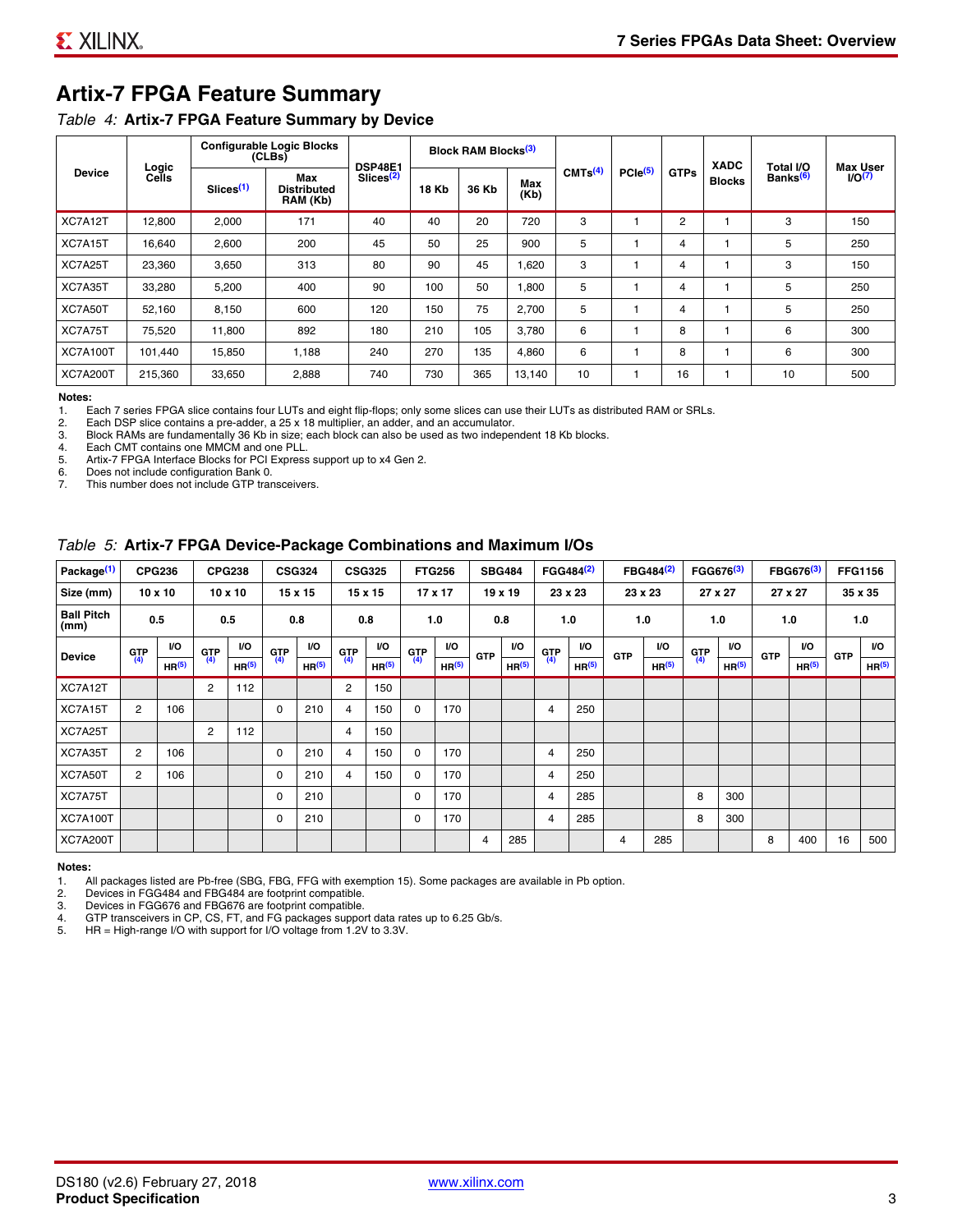# **Kintex-7 FPGA Feature Summary**

#### *Table 6:* **Kintex-7 FPGA Feature Summary by Device**

|                 |                |                       | <b>Configurable Logic</b><br><b>Blocks (CLBs)</b> | <b>DSP</b>            |       | Block RAM Blocks <sup>(3)</sup> |          |                     |              |             | <b>XADC</b>   | Total I/O            | Max                 |
|-----------------|----------------|-----------------------|---------------------------------------------------|-----------------------|-------|---------------------------------|----------|---------------------|--------------|-------------|---------------|----------------------|---------------------|
| <b>Device</b>   | Logic<br>Cells | Slices <sup>(1)</sup> | Max<br><b>Distributed</b><br>RAM (Kb)             | Slices <sup>(2)</sup> | 18 Kb | 36 Kb                           | Max (Kb) | CMTs <sup>(4)</sup> | $PCle^{(5)}$ | <b>GTXs</b> | <b>Blocks</b> | Banks <sup>(6)</sup> | User<br>$1/O^{(7)}$ |
| XC7K70T         | 65,600         | 10,250                | 838                                               | 240                   | 270   | 135                             | 4,860    | 6                   |              | 8           |               | 6                    | 300                 |
| <b>XC7K160T</b> | 162,240        | 25,350                | 2,188                                             | 600                   | 650   | 325                             | 11.700   | 8                   |              | 8           |               | 8                    | 400                 |
| <b>XC7K325T</b> | 326,080        | 50,950                | 4,000                                             | 840                   | 890   | 445                             | 16,020   | 10                  |              | 16          |               | 10                   | 500                 |
| <b>XC7K355T</b> | 356.160        | 55,650                | 5,088                                             | 1,440                 | 1.430 | 715                             | 25,740   | 6                   |              | 24          |               | 6                    | 300                 |
| <b>XC7K410T</b> | 406.720        | 63,550                | 5,663                                             | 1,540                 | .590  | 795                             | 28,620   | 10                  |              | 16          |               | 10                   | 500                 |
| <b>XC7K420T</b> | 416.960        | 65.150                | 5,938                                             | 1.680                 | 1.670 | 835                             | 30.060   | 8                   |              | 32          |               | 8                    | 400                 |
| <b>XC7K480T</b> | 477,760        | 74,650                | 6,788                                             | 1,920                 | 1,910 | 955                             | 34,380   | 8                   |              | 32          |               | 8                    | 400                 |

#### **Notes:**

1. Each 7 series FPGA slice contains four LUTs and eight flip-flops; only some slices can use their LUTs as distributed RAM or SRLs.<br>2. Each DSP slice contains a pre-adder, a 25 x 18 multiplier, an adder, and an accumulato

Each DSP slice contains a pre-adder, a 25 x 18 multiplier, an adder, and an accumulator.

3. Block RAMs are fundamentally 36 Kb in size; each block can also be used as two independent 18 Kb blocks.

4. Each CMT contains one MMCM and one PLL.<br>5. Kintex-7 FPGA Interface Blocks for PCI Expres

Kintex-7 FPGA Interface Blocks for PCI Express support up to x8 Gen 2.

6. Does not include configuration Bank 0.

7. This number does not include GTX transceivers.

#### *Table 7:* **Kintex-7 FPGA Device-Package Combinations and Maximum I/Os**

| Package <sup>(1)</sup>    |            | <b>FBG484</b>     |                   |            | FBG676 <sup>(2)</sup> |                   |            | FFG676 <sup>(2)</sup> |                   |            | FBG900 <sup>(3)</sup> |                   |            | FFG900 <sup>(3)</sup> |                   |            | <b>FFG901</b>     |                   |            | <b>FFG1156</b>    |                   |
|---------------------------|------------|-------------------|-------------------|------------|-----------------------|-------------------|------------|-----------------------|-------------------|------------|-----------------------|-------------------|------------|-----------------------|-------------------|------------|-------------------|-------------------|------------|-------------------|-------------------|
| Size (mm)                 |            | 23 x 23           |                   |            | 27 x 27               |                   |            | 27 x 27               |                   |            | 31 x 31               |                   |            | 31 x 31               |                   |            | 31 x 31           |                   |            | 35 x 35           |                   |
| <b>Ball Pitch</b><br>(mm) |            | 1.0               |                   |            | 1.0                   |                   |            | 1.0                   |                   |            | 1.0                   |                   |            | 1.0                   |                   |            | 1.0               |                   |            | 1.0               |                   |
| <b>Device</b>             | <b>GTX</b> |                   | VO.               | <b>GTX</b> | <b>VO</b>             |                   | <b>GTX</b> |                       | VO.               | <b>GTX</b> |                       | <b>VO</b>         | <b>GTX</b> | <b>VO</b>             |                   | <b>GTX</b> |                   | VO                | <b>GTX</b> | <b>VO</b>         |                   |
|                           | (4)        | HR <sup>(5)</sup> | HP <sup>(6)</sup> | (4)        | HR <sup>(5)</sup>     | HP <sup>(6)</sup> |            | HR <sup>(5)</sup>     | HP <sup>(6)</sup> | (4)        | HR <sup>(5)</sup>     | HP <sup>(6)</sup> |            | HR <sup>(5)</sup>     | HP <sup>(6)</sup> |            | HR <sup>(5)</sup> | HP <sup>(6)</sup> |            | HR <sup>(5)</sup> | HP <sup>(6)</sup> |
| XC7K70T                   | 4          | 185               | 100               | 8          | 200                   | 100               |            |                       |                   |            |                       |                   |            |                       |                   |            |                   |                   |            |                   |                   |
| <b>XC7K160T</b>           | 4          | 185               | 100               | 8          | 250                   | 150               | 8          | 250                   | 150               |            |                       |                   |            |                       |                   |            |                   |                   |            |                   |                   |
| <b>XC7K325T</b>           |            |                   |                   | 8          | 250                   | 150               | 8          | 250                   | 150               | 16         | 350                   | 150               | 16         | 350                   | 150               |            |                   |                   |            |                   |                   |
| <b>XC7K355T</b>           |            |                   |                   |            |                       |                   |            |                       |                   |            |                       |                   |            |                       |                   | 24         | 300               | 0                 |            |                   |                   |
| <b>XC7K410T</b>           |            |                   |                   | 8          | 250                   | 150               | 8          | 250                   | 150               | 16         | 350                   | 150               | 16         | 350                   | 150               |            |                   |                   |            |                   |                   |
| <b>XC7K420T</b>           |            |                   |                   |            |                       |                   |            |                       |                   |            |                       |                   |            |                       |                   | 28         | 380               | $\Omega$          | 32         | 400               | $\Omega$          |
| <b>XC7K480T</b>           |            |                   |                   |            |                       |                   |            |                       |                   |            |                       |                   |            |                       |                   | 28         | 380               | 0                 | 32         | 400               | $\Omega$          |

#### **Notes:**

1. All packages listed are Pb-free (FBG, FFG with exemption 15). Some packages are available in Pb option.

2. Devices in FBG676 and FFG676 are footprint compatible.

3. Devices in FBG900 and FFG900 are footprint compatible. 4. GTX transceivers in FB packages support the following maximum data rates: 10.3Gb/s in FBG484; 6.6Gb/s in FBG676 and FBG900. Refer to *Kintex-7 FPGAs Data Sheet: DC and AC Switching Characteristics* (DS182) for details.

5. HR = High-range I/O with support for I/O voltage from 1.2V to 3.3V.

6. HP = High-performance I/O with support for I/O voltage from 1.2V to 1.8V.

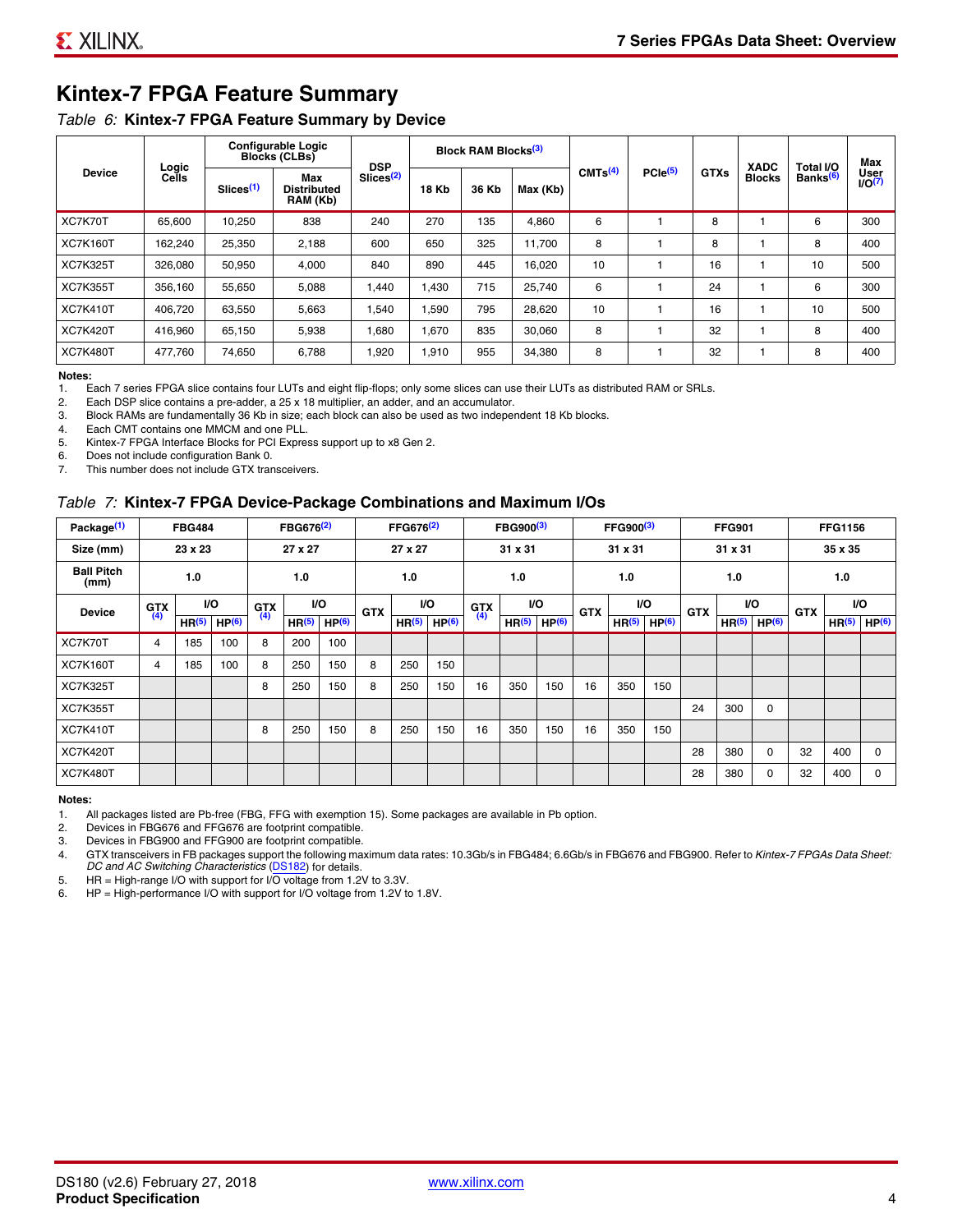# **Virtex-7 FPGA Feature Summary**

#### *Table 8:* **Virtex-7 FPGA Feature Summary**

|                       |                |                       | <b>Configurable Logic</b><br><b>Blocks (CLBs)</b> | <b>DSP</b>            |              | Block RAM Blocks <sup>(4)</sup> |             | <b>CMTs</b> | <b>PCIe</b>    |            |            |            | <b>XADC</b>   | Total I/O            | Max                 |                     |
|-----------------------|----------------|-----------------------|---------------------------------------------------|-----------------------|--------------|---------------------------------|-------------|-------------|----------------|------------|------------|------------|---------------|----------------------|---------------------|---------------------|
| Device <sup>(1)</sup> | Logic<br>Cells | Slices <sup>(2)</sup> | Max<br><b>Distributed</b><br>RAM (Kb)             | Slices <sup>(3)</sup> | <b>18 Kb</b> | 36 Kb                           | Max<br>(Kb) | (5)         | (6)            | <b>GTX</b> | <b>GTH</b> | <b>GTZ</b> | <b>Blocks</b> | Banks <sup>(7)</sup> | User<br>$1/O^{(8)}$ | SLRs <sup>(9)</sup> |
| <b>XC7V585T</b>       | 582,720        | 91,050                | 6,938                                             | .260                  | 1,590        | 795                             | 28,620      | 18          | 3              | 36         | 0          | 0          |               | 17                   | 850                 | N/A                 |
| <b>XC7V2000T</b>      | 1,954,560      | 305,400               | 21,550                                            | 2,160                 | 2,584        | ,292                            | 46,512      | 24          | 4              | 36         | 0          | 0          |               | 24                   | 1,200               | 4                   |
| XC7VX330T             | 326,400        | 51,000                | 4,388                                             | 1,120                 | 1,500        | 750                             | 27,000      | 14          | 2              | 0          | 28         | 0          |               | 14                   | 700                 | N/A                 |
| XC7VX415T             | 412,160        | 64.400                | 6,525                                             | 2,160                 | 1.760        | 880                             | 31.680      | 12          | $\overline{2}$ | $\Omega$   | 48         | $\Omega$   |               | 12                   | 600                 | N/A                 |
| XC7VX485T             | 485,760        | 75,900                | 8,175                                             | 2,800                 | 2,060        | 030                             | 37,080      | 14          | 4              | 56         | 0          | $\Omega$   |               | 14                   | 700                 | N/A                 |
| XC7VX550T             | 554.240        | 86,600                | 8.725                                             | 2,880                 | 2,360        | 1,180                           | 42,480      | 20          | $\overline{2}$ | 0          | 80         | $\Omega$   |               | 16                   | 600                 | N/A                 |
| XC7VX690T             | 693,120        | 108,300               | 10,888                                            | 3,600                 | 2,940        | 1,470                           | 52,920      | 20          | 3              | 0          | 80         | 0          |               | 20                   | 1,000               | N/A                 |
| XC7VX980T             | 979,200        | 153,000               | 13,838                                            | 3,600                 | 3,000        | ,500                            | 54,000      | 18          | 3              | 0          | 72         | 0          |               | 18                   | 900                 | N/A                 |
| XC7VX1140T            | 1,139,200      | 178.000               | 17.700                                            | 3,360                 | 3.760        | .880                            | 67,680      | 24          | 4              | 0          | 96         | $\Omega$   |               | 22                   | 1,100               | 4                   |
| XC7VH580T             | 580,480        | 90,700                | 8,850                                             | 1,680                 | 1,880        | 940                             | 33,840      | 12          | 2              | 0          | 48         | 8          |               | 12                   | 600                 | $\overline{c}$      |
| XC7VH870T             | 876,160        | 136,900               | 13,275                                            | 2,520                 | 2,820        | 1,410                           | 50,760      | 18          | 3              | 0          | 72         | 16         |               | 6                    | 300                 | 3                   |

#### **Notes:**

1. EasyPath™-7 FPGAs are also available to provide a fast, simple, and risk-free solution for cost reducing Virtex-7 T and Virtex-7 XT FPGA designs

2. Each 7 series FPGA slice contains four LUTs and eight flip-flops; only some slices can use their LUTs as distributed RAM or SRLs.

Each DSP slice contains a pre-adder, a 25 x 18 multiplier, an adder, and an accumulator.

4. Block RAMs are fundamentally 36 Kb in size; each block can also be used as two independent 18 Kb blocks.

5. Each CMT contains one MMCM and one PLL.

6. Virtex-7 T FPGA Interface Blocks for PCI Express support up to x8 Gen 2. Virtex-7 XT and Virtex-7 HT Interface Blocks for PCI Express support up to x8 Gen 3, with the exception of the XC7VX485T device, which supports x8 Gen 2.

7. Does not include configuration Bank 0.

8. This number does not include GTX, GTH, or GTZ transceivers.

9. Super logic regions (SLRs) are the constituent parts of FPGAs that use SSI technology. Virtex-7 HT devices use SSI technology to connect SLRs with 28.05 Gb/s transceivers.

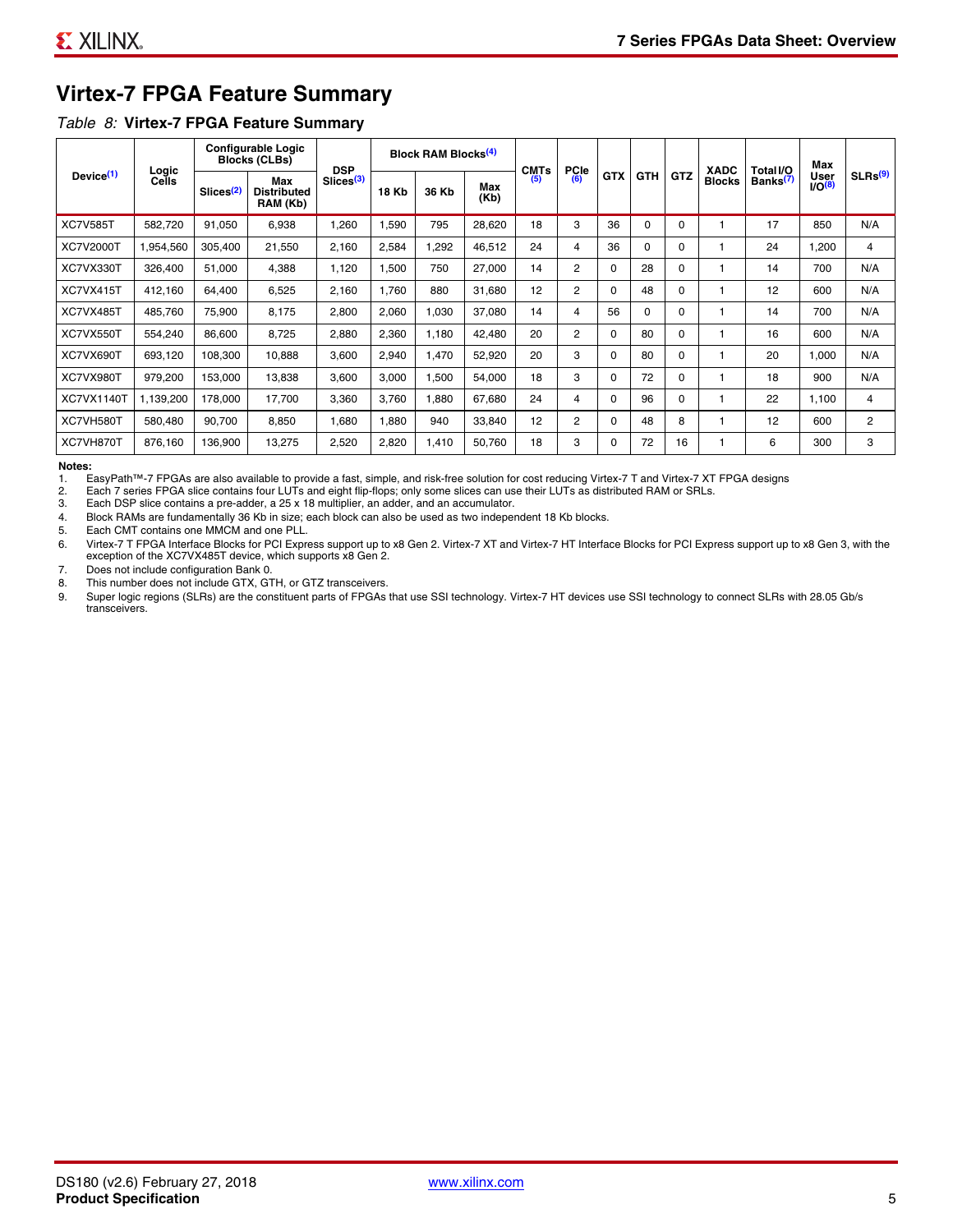#### *Table 9:* **Virtex-7 FPGA Device-Package Combinations and Maximum I/Os**

| Package <sup>(1)</sup> |            |             | <b>FFG1157</b>    |                   |            |            | FFG1761 <sup>(2)</sup> |                   |            |             | FHG1761 <sup>(2)</sup> |                   |            | <b>FLG1925</b>    |                   |
|------------------------|------------|-------------|-------------------|-------------------|------------|------------|------------------------|-------------------|------------|-------------|------------------------|-------------------|------------|-------------------|-------------------|
| Size (mm)              |            |             | 35 x 35           |                   |            |            | 42.5 x 42.5            |                   |            |             | 45 x 45                |                   |            | 45 x 45           |                   |
| <b>Ball Pitch</b>      |            |             | 1.0               |                   |            |            | 1.0                    |                   |            |             | 1.0                    |                   |            | 1.0               |                   |
| <b>Device</b>          | <b>GTX</b> | <b>GTH</b>  |                   | VO.               | <b>GTX</b> | <b>GTH</b> |                        | I/O               | <b>GTX</b> | <b>GTH</b>  |                        | VO.               | <b>GTX</b> |                   | VO.               |
|                        |            |             | HR <sup>(3)</sup> | HP <sup>(4)</sup> |            |            | HR <sup>(3)</sup>      | HP <sup>(4)</sup> |            |             | HR <sup>(3)</sup>      | HP <sup>(4)</sup> |            | HR <sup>(3)</sup> | HP <sup>(4)</sup> |
| <b>XC7V585T</b>        | 20         | $\mathbf 0$ | $\mathbf 0$       | 600               | 36         | 0          | 100                    | 750               |            |             |                        |                   |            |                   |                   |
| XC7V2000T              |            |             |                   |                   |            |            |                        |                   | 36         | $\mathbf 0$ | 0                      | 850               | 16         | 0                 | 1,200             |
| XC7VX330T              | $\Omega$   | 20          | $\Omega$          | 600               | $\Omega$   | 28         | 50                     | 650               |            |             |                        |                   |            |                   |                   |
| XC7VX415T              | $\Omega$   | 20          | $\Omega$          | 600               |            |            |                        |                   |            |             |                        |                   |            |                   |                   |
| XC7VX485T              | 20         | 0           | 0                 | 600               | 28         | 0          | 0                      | 700               |            |             |                        |                   |            |                   |                   |
| XC7VX550T              |            |             |                   |                   |            |            |                        |                   |            |             |                        |                   |            |                   |                   |
| XC7VX690T              | $\Omega$   | 20          | $\Omega$          | 600               | $\Omega$   | 36         | $\Omega$               | 850               |            |             |                        |                   |            |                   |                   |
| XC7VX980T              |            |             |                   |                   |            |            |                        |                   |            |             |                        |                   |            |                   |                   |
| XC7VX1140T             |            |             |                   |                   |            |            |                        |                   |            |             |                        |                   |            |                   |                   |

#### **Notes:**

1. All packages listed are Pb-free (FFG, FHG, FLG with exemption 15). Some packages are available in Pb option.<br>2. Devices in FFG1761 and FHG1761 are footprint compatible

2. Devices in FFG1761 and FHG1761 are footprint compatible.<br>3. HR = High-range I/O with support for I/O voltage from 1.2V to

HR = High-range I/O with support for I/O voltage from 1.2V to 3.3V.

4. HP = High-performance I/O with support for I/O voltage from 1.2V to 1.8V.

#### *Table 10:* **Virtex-7 FPGA Device-Package Combinations and Maximum I/Os - Continued**

| Package <sup>(1)</sup> |          | <b>FFG1158</b> |                  |          | FFG1926 <sup>(2)</sup> |                  |            | FLG1926 <sup>(2)</sup> |                  |            | <b>FFG1927</b> |                  |          | FFG1928 <sup>(3)</sup> |                  |            | FLG1928 <sup>(3)</sup> |                  |            | FFG1930 <sup>(4)</sup> |           |            | FLG1930 <sup>(4)</sup> |                  |
|------------------------|----------|----------------|------------------|----------|------------------------|------------------|------------|------------------------|------------------|------------|----------------|------------------|----------|------------------------|------------------|------------|------------------------|------------------|------------|------------------------|-----------|------------|------------------------|------------------|
| Size (mm)              |          | 35 x 35        |                  |          | 45 x 45                |                  |            | 45 x 45                |                  |            | 45 x 45        |                  |          | 45 x 45                |                  |            | 45 x 45                |                  |            | 45 x 45                |           |            | 45 x 45                |                  |
| <b>Ball Pitch</b>      |          | 1.0            |                  |          | 1.0                    |                  |            | 1.0                    |                  |            | 1.0            |                  |          | 1.0                    |                  |            | 1.0                    |                  |            | 1.0                    |           |            | 1.0                    |                  |
|                        |          |                | <b>VO</b>        |          |                        | <b>VO</b>        |            |                        | <b>VO</b>        |            |                | <b>VO</b>        |          |                        | <b>VO</b>        |            |                        | <b>VO</b>        |            |                        | <b>VO</b> |            |                        | <b>VO</b>        |
| <b>Device</b>          |          | <b>GTX GTH</b> | <b>HP</b><br>(5) |          | GTX GTH                | <b>HP</b><br>(5) | <b>GTX</b> | <b>GTH</b>             | <b>HP</b><br>(5) | <b>GTX</b> | GTH            | <b>HP</b><br>(5) |          | <b>GTX GTH</b>         | <b>HP</b><br>(5) | <b>GTX</b> | <b>GTH</b>             | <b>HP</b><br>(5) | <b>GTX</b> | GTH                    | HP<br>(5) | <b>GTX</b> | GTH                    | <b>HP</b><br>(5) |
| <b>XC7V585T</b>        |          |                |                  |          |                        |                  |            |                        |                  |            |                |                  |          |                        |                  |            |                        |                  |            |                        |           |            |                        |                  |
| <b>XC7V2000T</b>       |          |                |                  |          |                        |                  |            |                        |                  |            |                |                  |          |                        |                  |            |                        |                  |            |                        |           |            |                        |                  |
| XC7VX330T              |          |                |                  |          |                        |                  |            |                        |                  |            |                |                  |          |                        |                  |            |                        |                  |            |                        |           |            |                        |                  |
| XC7VX415T              | $\Omega$ | 48             | 350              |          |                        |                  |            |                        |                  | 0          | 48             | 600              |          |                        |                  |            |                        |                  |            |                        |           |            |                        |                  |
| XC7VX485T              | 48       | $\Omega$       | 350              |          |                        |                  |            |                        |                  | 56         | $\Omega$       | 600              |          |                        |                  |            |                        |                  | 24         | $\Omega$               | 700       |            |                        |                  |
| XC7VX550T              | $\Omega$ | 48             | 350              |          |                        |                  |            |                        |                  | 0          | 80             | 600              |          |                        |                  |            |                        |                  |            |                        |           |            |                        |                  |
| XC7VX690T              | $\Omega$ | 48             | 350              | $\Omega$ | 64                     | 720              |            |                        |                  | 0          | 80             | 600              |          |                        |                  |            |                        |                  | 0          | 24                     | 1,000     |            |                        |                  |
| XC7VX980T              |          |                |                  | $\Omega$ | 64                     | 720              |            |                        |                  |            |                |                  | $\Omega$ | 72                     | 480              |            |                        |                  | 0          | 24                     | 900       |            |                        |                  |
| <b>XC7VX1140T</b>      |          |                |                  |          |                        |                  | $\Omega$   | 64                     | 720              |            |                |                  |          |                        |                  | $\Omega$   | 96                     | 480              |            |                        |           | $\Omega$   | 24                     | 1,100            |

**Notes:** 

1. All packages listed are Pb-free (FFG, FLG with exemption 15). Some packages are available in Pb option.<br>2. Devices in FFG1926 and FLG1926 are footprint compatible.

2. Devices in FFG1926 and FLG1926 are footprint compatible.

3. Devices in FFG1928 and FLG1928 are footprint compatible.

4. Devices in FFG1930 and FLG1930 are footprint compatible.<br>5. HP = High-performance I/O with support for I/O voltage from HP = High-performance I/O with support for I/O voltage from 1.2V to 1.8V.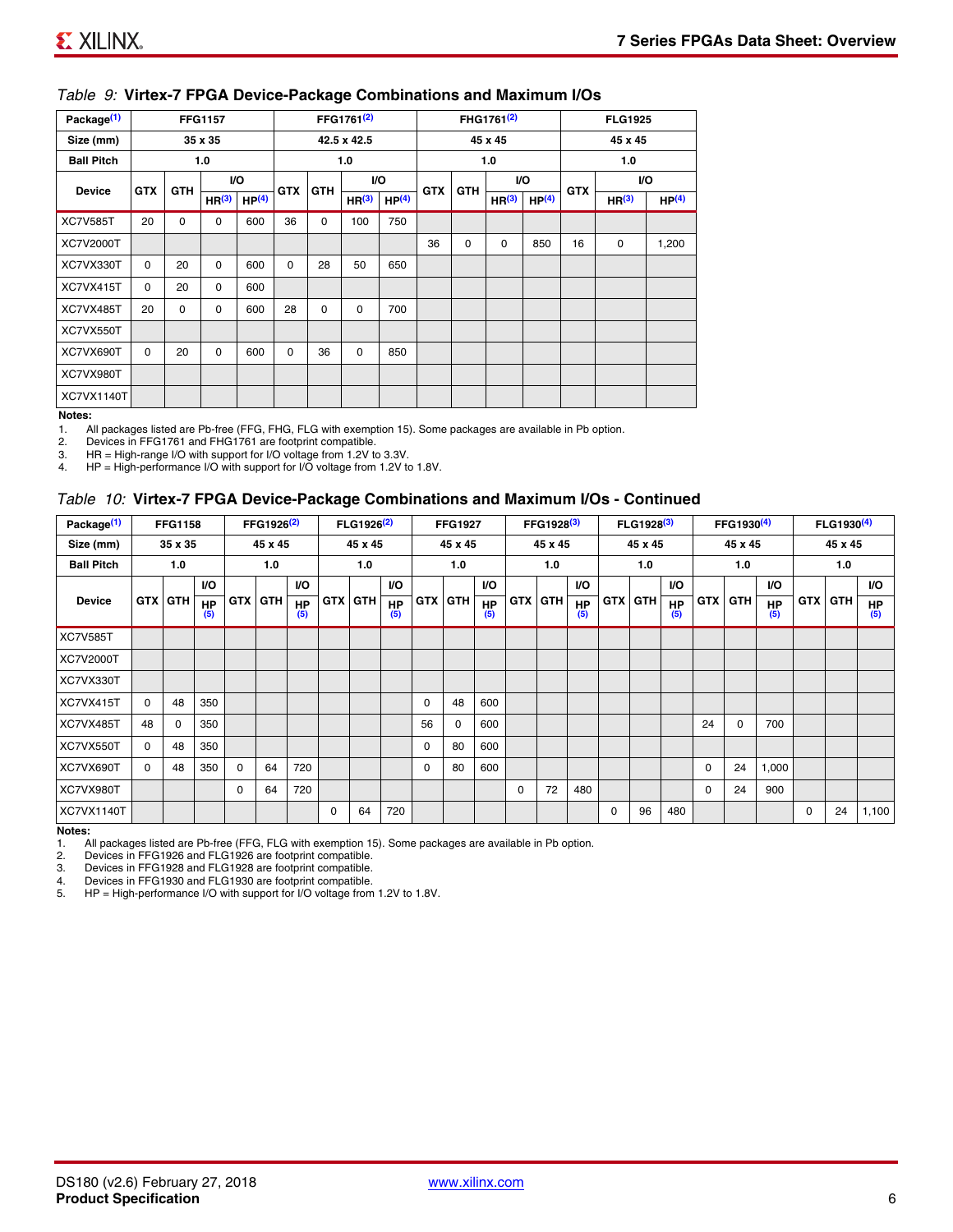| Package <sup>(1)</sup> |                          | <b>FLG1155</b>    |       |            | <b>FLG1931</b> |                   |            | <b>FLG1932</b> |       |
|------------------------|--------------------------|-------------------|-------|------------|----------------|-------------------|------------|----------------|-------|
| Size (mm)              |                          | 35 x 35           |       |            | 45 x 45        |                   |            | 45 x 45        |       |
| <b>Ball Pitch</b>      |                          | 1.0<br>1.0<br>VO. |       |            |                |                   |            | 1.0            |       |
| <b>Device</b>          | <b>GTH</b><br><b>GTZ</b> |                   |       | <b>GTH</b> | <b>GTZ</b>     | <b>VO</b>         | <b>GTH</b> | <b>GTZ</b>     | VO.   |
|                        |                          |                   | HP(2) |            |                | HP <sup>(2)</sup> |            |                | HP(2) |
| XC7VH580T              | 24                       | 8                 | 400   | 48         | 8              | 600               |            |                |       |
| XC7VH870T              |                          |                   |       |            |                |                   | 72         | 16             | 300   |

#### *Table 11:* **Virtex-7 HT FPGA Device-Package Combinations and Maximum I/Os**

#### **Notes:**

1. All packages listed are Pb-free with exemption 15. Some packages are available in Pb option.

2. HP = High-performance I/O with support for I/O voltage from 1.2V to 1.8V.

# **Stacked Silicon Interconnect (SSI) Technology**

There are many challenges associated with creating high capacity FPGAs that Xilinx addresses with the SSI technology. SSI technology enables multiple super logic regions (SLRs) to be combined on a passive interposer layer, using proven manufacturing and assembly techniques from industry leaders, to create a single FPGA with more than ten thousand inter-SLR connections, providing ultra-high bandwidth connectivity with low latency and low power consumption. There are two types of SLRs used in Virtex-7 FPGAs: a logic intensive SLR used in the Virtex-7 T devices and a DSP/block RAM/transceiver-rich SLR used in the Virtex-7 XT and HT devices. SSI technology enables the production of higher capability FPGAs than traditional manufacturing methods, enabling the highest capacity and highest performance FPGAs ever created to reach production more quickly and with less risk than would otherwise be possible. Thousands of super long line (SLL) routing resources and ultra-high performance clock lines that cross between the SLRs ensure that designs span seamlessly across these high-density programmable logic devices.

# **CLBs, Slices, and LUTs**

Some key features of the CLB architecture include:

- Real 6-input look-up tables (LUTs)
- Memory capability within the LUT
- Register and shift register functionality

The LUTs in 7 series FPGAs can be configured as either one 6-input LUT (64-bit ROMs) with one output, or as two 5-input LUTs (32-bit ROMs) with separate outputs but common addresses or logic inputs. Each LUT output can optionally be registered in a flip-flop. Four such LUTs and their eight flip-flops as well as multiplexers and arithmetic carry logic form a slice, and two slices form a configurable logic block (CLB). Four of the eight flip-flops per slice (one per LUT) can optionally be configured as latches.

Between 25–50% of all slices can also use their LUTs as distributed 64-bit RAM or as 32-bit shift registers (SRL32) or as two SRL16s. Modern synthesis tools take advantage of these highly efficient logic, arithmetic, and memory features.

# **Clock Management**

Some of the key highlights of the clock management architecture include:

- High-speed buffers and routing for low-skew clock distribution
- Frequency synthesis and phase shifting
- Low-jitter clock generation and jitter filtering

Each 7 series FPGA has up to 24 clock management tiles (CMTs), each consisting of one mixed-mode clock manager (MMCM) and one phase-locked loop (PLL).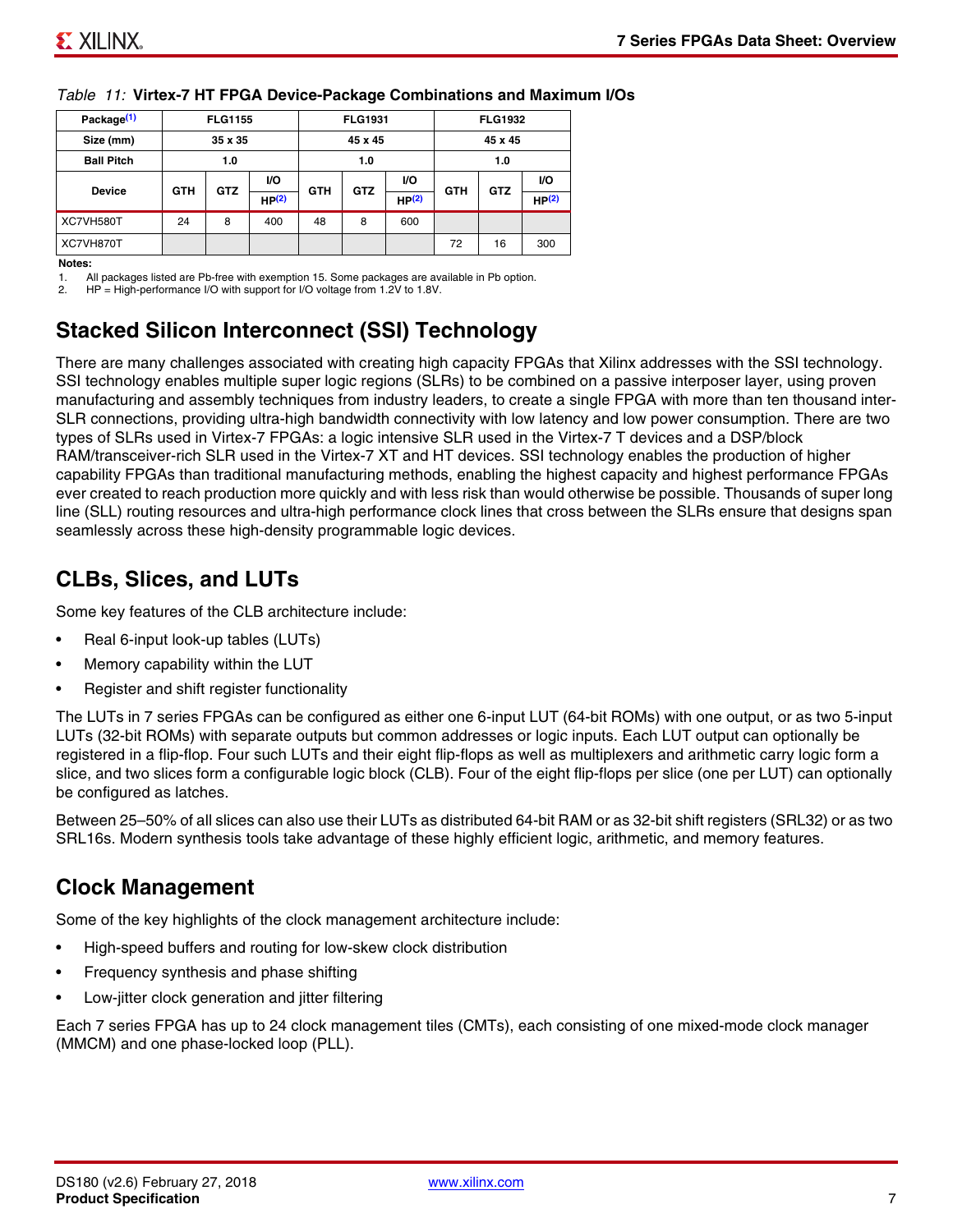# **Mixed-Mode Clock Manager and Phase-Locked Loop**

The MMCM and PLL share many characteristics. Both can serve as a frequency synthesizer for a wide range of frequencies and as a jitter filter for incoming clocks. At the center of both components is a voltage-controlled oscillator (VCO), which speeds up and slows down depending on the input voltage it receives from the phase frequency detector (PFD).

There are three sets of programmable frequency dividers: D, M, and O. The pre-divider D (programmable by configuration and afterwards via DRP) reduces the input frequency and feeds one input of the traditional PLL phase/frequency comparator. The feedback divider M (programmable by configuration and afterwards via DRP) acts as a multiplier because it divides the VCO output frequency before feeding the other input of the phase comparator. D and M must be chosen appropriately to keep the VCO within its specified frequency range. The VCO has eight equally-spaced output phases  $(0^\circ, 45^\circ, 90^\circ, 135^\circ, 180^\circ, 225^\circ, 270^\circ,$  and  $315^\circ$ ). Each can be selected to drive one of the output dividers (six for the PLL, O0 to O5, and seven for the MMCM, O0 to O6), each programmable by configuration to divide by any integer from 1 to 128.

The MMCM and PLL have three input-jitter filter options: low bandwidth, high bandwidth, or optimized mode. Low-bandwidth mode has the best jitter attenuation but not the smallest phase offset. High-bandwidth mode has the best phase offset, but not the best jitter attenuation. Optimized mode allows the tools to find the best setting.

#### **MMCM Additional Programmable Features**

The MMCM can have a fractional counter in either the feedback path (acting as a multiplier) or in one output path. Fractional counters allow non-integer increments of 1/8 and can thus increase frequency synthesis capabilities by a factor of 8.

The MMCM can also provide fixed or dynamic phase shift in small increments that depend on the VCO frequency. At 1600 MHz, the phase-shift timing increment is 11.2 ps.

# **Clock Distribution**

Each 7 series FPGA provides six different types of clock lines (BUFG, BUFR, BUFIO, BUFH, BUFMR, and the highperformance clock) to address the different clocking requirements of high fanout, short propagation delay, and extremely low skew.

#### **Global Clock Lines**

In each 7 series FPGA (except XC7S6 and XC7S15), 32 global clock lines have the highest fanout and can reach every flipflop clock, clock enable, and set/reset, as well as many logic inputs. There are 12 global clock lines within any clock region driven by the horizontal clock buffers (BUFH). Each BUFH can be independently enabled/disabled, allowing for clocks to be turned off within a region, thereby offering fine-grain control over which clock regions consume power. Global clock lines can be driven by global clock buffers, which can also perform glitchless clock multiplexing and clock enable functions. Global clocks are often driven from the CMT, which can completely eliminate the basic clock distribution delay.

#### **Regional Clocks**

Regional clocks can drive all clock destinations in their region. A region is defined as an area that is 50 I/O and 50 CLB high and half the chip wide. 7 series FPGAs have between two and twenty-four regions. There are four regional clock tracks in every region. Each regional clock buffer can be driven from any of four clock-capable input pins, and its frequency can optionally be divided by any integer from 1 to 8.

#### **I/O Clocks**

I/O clocks are especially fast and serve only I/O logic and serializer/deserializer (SerDes) circuits, as described in the I/O Logic section. The 7 series devices have a direct connection from the MMCM to the I/O for low-jitter, high-performance interfaces.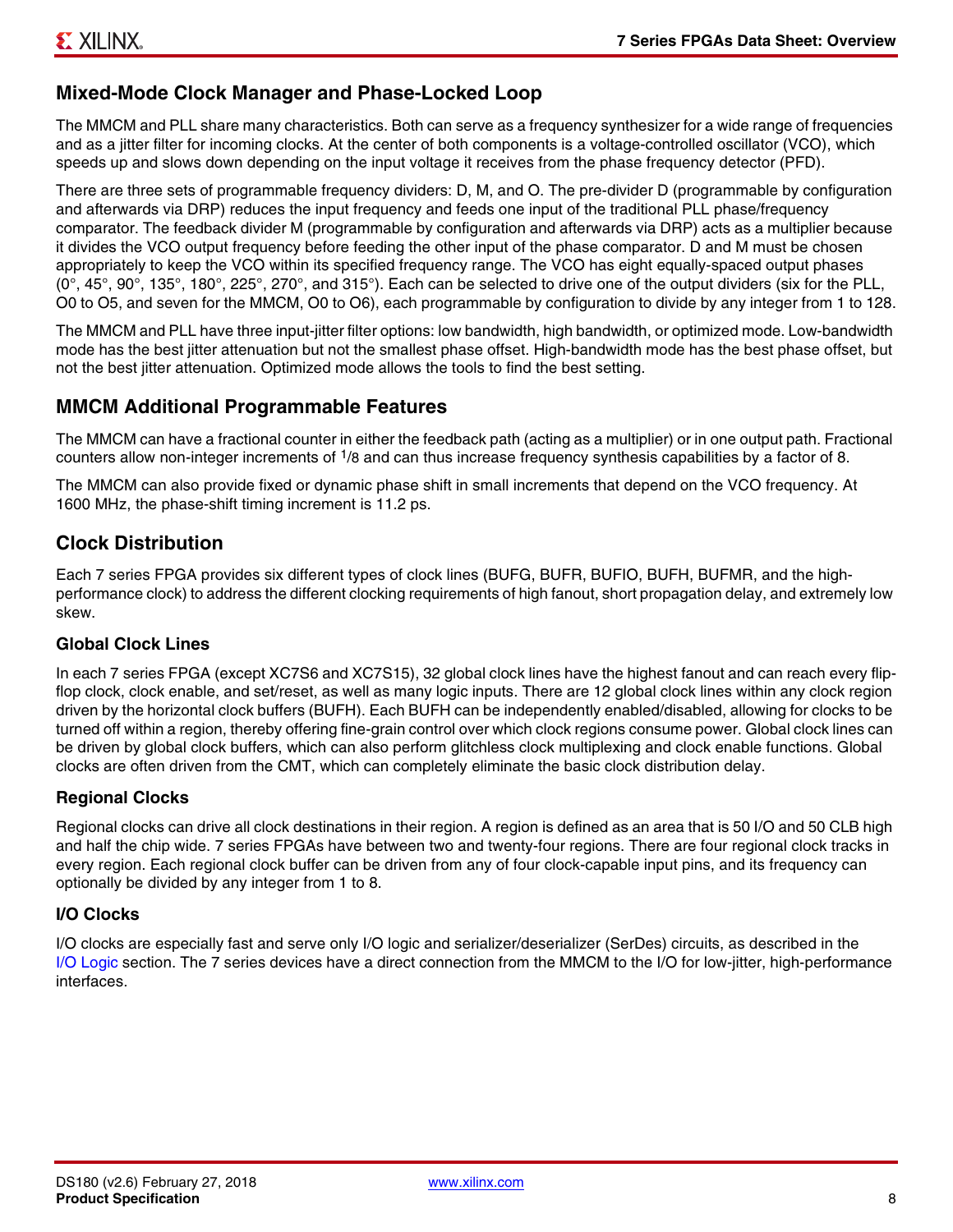# **Block RAM**

Some of the key features of the block RAM include:

- Dual-port 36 Kb block RAM with port widths of up to 72
- Programmable FIFO logic
- Built-in optional error correction circuitry

Every 7 series FPGA has between 5 and 1,880 dual-port block RAMs, each storing 36 Kb. Each block RAM has two completely independent ports that share nothing but the stored data.

# **Synchronous Operation**

Each memory access, read or write, is controlled by the clock. All inputs, data, address, clock enables, and write enables are registered. Nothing happens without a clock. The input address is always clocked, retaining data until the next operation. An optional output data pipeline register allows higher clock rates at the cost of an extra cycle of latency.

During a write operation, the data output can reflect either the previously stored data, the newly written data, or can remain unchanged.

#### **Programmable Data Width**

Each port can be configured as 32K  $\times$  1, 16K  $\times$  2, 8K  $\times$  4, 4K  $\times$  9 (or 8), 2K  $\times$  18 (or 16), 1K  $\times$  36 (or 32), or 512  $\times$  72 (or 64). The two ports can have different aspect ratios without any constraints.

Each block RAM can be divided into two completely independent 18 Kb block RAMs that can each be configured to any aspect ratio from 16K  $\times$  1 to 512  $\times$  36. Everything described previously for the full 36 Kb block RAM also applies to each of the smaller 18 Kb block RAMs.

Only in simple dual-port (SDP) mode can data widths of greater than 18 bits (18 Kb RAM) or 36 bits (36 Kb RAM) be accessed. In this mode, one port is dedicated to read operation, the other to write operation. In SDP mode, one side (read or write) can be variable, while the other is fixed to 32/36 or 64/72.

Both sides of the dual-port 36 Kb RAM can be of variable width.

Two adjacent 36 Kb block RAMs can be configured as one cascaded 64K × 1 dual-port RAM without any additional logic.

#### **Error Detection and Correction**

Each 64-bit-wide block RAM can generate, store, and utilize eight additional Hamming code bits and perform single-bit error correction and double-bit error detection (ECC) during the read process. The ECC logic can also be used when writing to or reading from external 64- to 72-bit-wide memories.

#### **FIFO Controller**

The built-in FIFO controller for single-clock (synchronous) or dual-clock (asynchronous or multirate) operation increments the internal addresses and provides four handshaking flags: full, empty, almost full, and almost empty. The almost full and almost empty flags are freely programmable. Similar to the block RAM, the FIFO width and depth are programmable, but the write and read ports always have identical width.

First word fall-through mode presents the first-written word on the data output even before the first read operation. After the first word has been read, there is no difference between this mode and the standard mode.

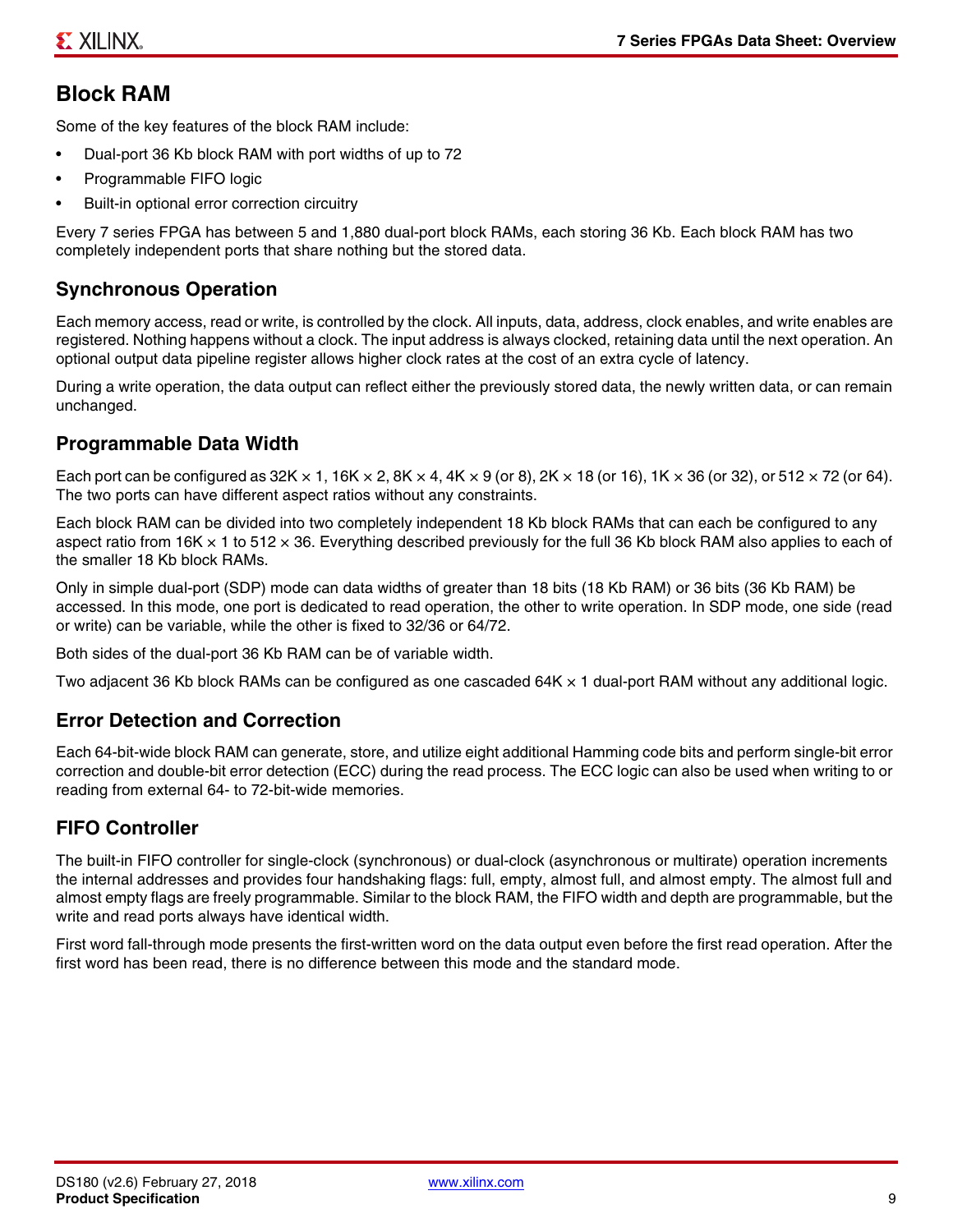# **Digital Signal Processing — DSP Slice**

Some highlights of the DSP functionality include:

- $25 \times 18$  two's complement multiplier/accumulator high-resolution (48 bit) signal processor
- Power saving pre-adder to optimize symmetrical filter applications
- Advanced features: optional pipelining, optional ALU, and dedicated buses for cascading

DSP applications use many binary multipliers and accumulators, best implemented in dedicated DSP slices. All 7 series FPGAs have many dedicated, full custom, low-power DSP slices, combining high speed with small size while retaining system design flexibility.

Each DSP slice fundamentally consists of a dedicated 25 × 18 bit two's complement multiplier and a 48-bit accumulator, both capable of operating up to 741 MHz. The multiplier can be dynamically bypassed, and two 48-bit inputs can feed a single-instruction-multiple-data (SIMD) arithmetic unit (dual 24-bit add/subtract/accumulate or quad 12-bit add/subtract/accumulate), or a logic unit that can generate any one of ten different logic functions of the two operands.

The DSP includes an additional pre-adder, typically used in symmetrical filters. This pre-adder improves performance in densely packed designs and reduces the DSP slice count by up to 50%. The DSP also includes a 48-bit-wide Pattern Detector that can be used for convergent or symmetric rounding. The pattern detector is also capable of implementing 96-bit-wide logic functions when used in conjunction with the logic unit.

The DSP slice provides extensive pipelining and extension capabilities that enhance the speed and efficiency of many applications beyond digital signal processing, such as wide dynamic bus shifters, memory address generators, wide bus multiplexers, and memory-mapped I/O register files. The accumulator can also be used as a synchronous up/down counter.

# **Input/Output**

Some highlights of the input/output functionality include:

- High-performance SelectIO technology with support for 1,866 Mb/s DDR3
- High-frequency decoupling capacitors within the package for enhanced signal integrity
- Digitally Controlled Impedance that can be 3-stated for lowest power, high-speed I/O operation

The number of I/O pins varies depending on device and package size. Each I/O is configurable and can comply with a large number of I/O standards. With the exception of the supply pins and a few dedicated configuration pins, all other package pins have the same I/O capabilities, constrained only by certain banking rules. The I/O in 7 series FPGAs are classed as high range (HR) or high performance (HP). The HR I/Os offer the widest range of voltage support, from 1.2V to 3.3V. The HP I/Os are optimized for highest performance operation, from 1.2V to 1.8V.

HR and HP I/O pins in 7 series FPGAs are organized in banks, with 50 pins per bank. Each bank has one common V<sub>CCO</sub> output supply, which also powers certain input buffers. Some single-ended input buffers require an internally generated or an externally applied reference voltage ( $V_{RFF}$ ). There are two  $V_{RFF}$  pins per bank (except configuration bank 0). A single bank can have only one  $V_{\text{RFF}}$  voltage value.

Xilinx 7 series FPGAs use a variety of package types to suit the needs of the user, including small form factor wire-bond packages for lowest cost; conventional, high performance flip-chip packages; and bare-die flip-chip packages that balance smaller form factor with high performance. In the flip-chip packages, the silicon device is attached to the package substrate using a high-performance flip-chip process. Controlled ESR discrete decoupling capacitors are mounted on the package substrate to optimize signal integrity under simultaneous switching of outputs (SSO) conditions.

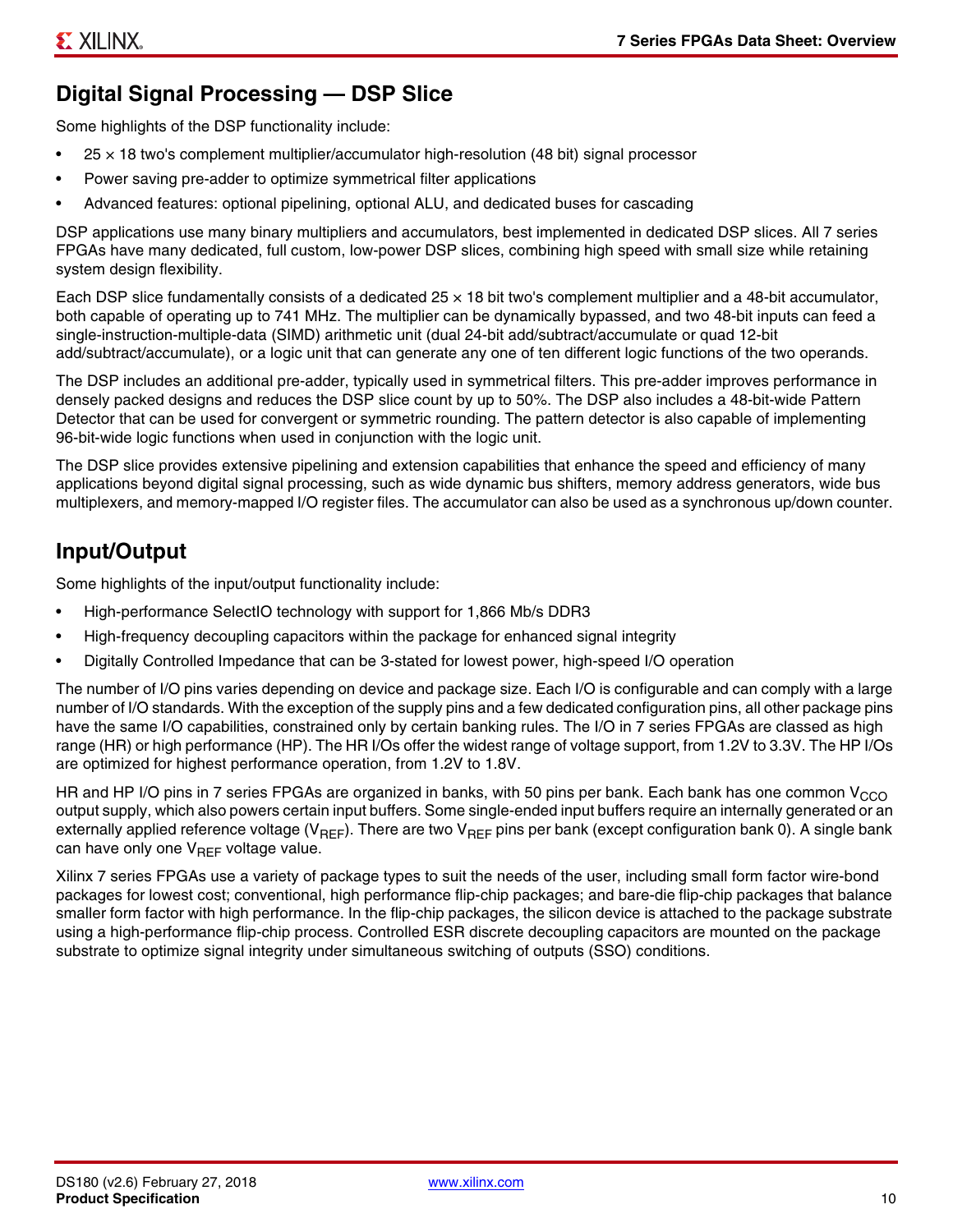# **I/O Electrical Characteristics**

Single-ended outputs use a conventional CMOS push/pull output structure driving High towards V<sub>CCO</sub> or Low towards ground, and can be put into a high-Z state. The system designer can specify the slew rate and the output strength. The input is always active but is usually ignored while the output is active. Each pin can optionally have a weak pull-up or a weak pulldown resistor.

Most signal pin pairs can be configured as differential input pairs or output pairs. Differential input pin pairs can optionally be terminated with a 100Ω internal resistor. All 7 series devices support differential standards beyond LVDS: RSDS, BLVDS, differential SSTL, and differential HSTL.

Each of the I/Os supports memory I/O standards, such as single-ended and differential HSTL as well as single-ended SSTL and differential SSTL. The SSTL I/O standard can support data rates of up to 1,866 Mb/s for DDR3 interfacing applications.

#### **3-State Digitally Controlled Impedance and Low Power I/O Features**

The 3-state Digitally Controlled Impedance (T\_DCI) can control the output drive impedance (series termination) or can provide parallel termination of an input signal to V<sub>CCO</sub> or split (Thevenin) termination to V<sub>CCO</sub>/2. This allows users to eliminate off-chip termination for signals using T\_DCI. In addition to board space savings, the termination automatically turns off when in output mode or when 3-stated, saving considerable power compared to off-chip termination. The I/Os also have low power modes for IBUF and IDELAY to provide further power savings, especially when used to implement memory interfaces.

### **I/O Logic**

#### **Input and Output Delay**

All inputs and outputs can be configured as either combinatorial or registered. Double data rate (DDR) is supported by all inputs and outputs. Any input and some outputs can be individually delayed by up to 32 increments of 78 ps, 52 ps, or 39 ps each. Such delays are implemented as IDELAY and ODELAY. The number of delay steps can be set by configuration and can also be incremented or decremented while in use.

#### **ISERDES and OSERDES**

Many applications combine high-speed, bit-serial I/O with slower parallel operation inside the device. This requires a serializer and deserializer (SerDes) inside the I/O structure. Each I/O pin possesses an 8-bit IOSERDES (ISERDES and OSERDES) capable of performing serial-to-parallel or parallel-to-serial conversions with programmable widths of 2, 3, 4, 5, 6, 7, or 8 bits. By cascading two IOSERDES from two adjacent pins (default from differential I/O), wider width conversions of 10 and 14 bits can also be supported. The ISERDES has a special oversampling mode capable of asynchronous data recovery for applications like a 1.25 Gb/s LVDS I/O-based SGMII interface.

# **Low-Power Gigabit Transceivers**

Some highlights of the Low-Power Gigabit Transceivers include:

- High-performance transceivers capable of up to 6.6 Gb/s (GTP), 12.5 Gb/s (GTX), 13.1 Gb/s (GTH), or 28.05 Gb/s (GTZ) line rates depending on the family, enabling the first single device for 400G implementations.
- Low-power mode optimized for chip-to-chip interfaces.
- Advanced Transmit pre and post emphasis, receiver linear equalization (CTLE), and decision feedback equalization (DFE) for long reach or backplane applications. Auto-adaption at receiver equalization and on-chip Eye Scan for easy serial link tuning.

Ultra-fast serial data transmission to optical modules, between ICs on the same PCB, over the backplane, or over longer distances is becoming increasingly popular and important to enable customer line cards to scale to 100 Gb/s and onwards to 400 Gb/s. It requires specialized dedicated on-chip circuitry and differential I/O capable of coping with the signal integrity issues at these high data rates.

The transceiver count in the 7 series FPGAs ranges from up to 16 transceiver circuits in the Artix-7 family, up to 32 transceiver circuits in the Kintex-7 family, and up to 96 transceiver circuits in the Virtex-7 family. Each serial transceiver is a combined transmitter and receiver. The various 7 series serial transceivers use either a combination of ring oscillators and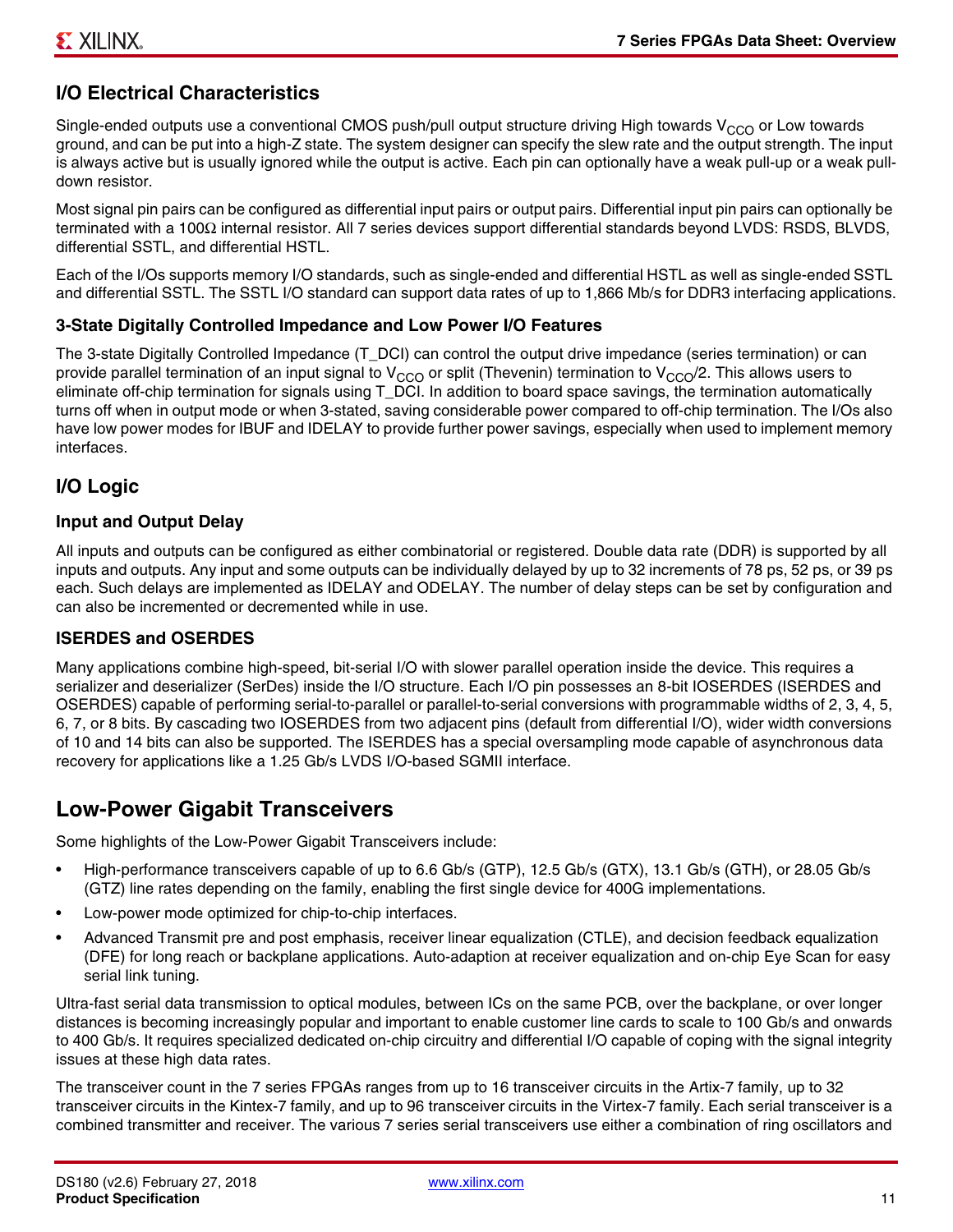LC tank or, in the case of the GTZ, a single LC tank architecture to allow the ideal blend of flexibility and performance while enabling IP portability across the family members. The different 7 series family members offer different top-end data rates. The GTP operates up to 6.6 Gb/s, the GTX operates up to 12.5 Gb/s, the GTH operates up to 13.1 Gb/s, and the GTZ operates up to 28.05 Gb/s. Lower data rates can be achieved using FPGA logic-based oversampling. The serial transmitter and receiver are independent circuits that use an advanced PLL architecture to multiply the reference frequency input by certain programmable numbers up to 100 to become the bit-serial data clock. Each transceiver has a large number of userdefinable features and parameters. All of these can be defined during device configuration, and many can also be modified during operation.

# **Transmitter**

The transmitter is fundamentally a parallel-to-serial converter with a conversion ratio of 16, 20, 32, 40, 64, or 80. Additionally, the GTZ transmitter supports up to 160 bit data widths. This allows the designer to trade-off datapath width for timing margin in high-performance designs. These transmitter outputs drive the PC board with a single-channel differential output signal. TXOUTCLK is the appropriately divided serial data clock and can be used directly to register the parallel data coming from the internal logic. The incoming parallel data is fed through an optional FIFO and has additional hardware support for the 8B/10B, 64B/66B, or 64B/67B encoding schemes to provide a sufficient number of transitions. The bit-serial output signal drives two package pins with differential signals. This output signal pair has programmable signal swing as well as programmable pre- and post-emphasis to compensate for PC board losses and other interconnect characteristics. For shorter channels, the swing can be reduced to reduce power consumption.

#### **Receiver**

The receiver is fundamentally a serial-to-parallel converter, changing the incoming bit-serial differential signal into a parallel stream of words, each 16, 20, 32, 40, 64, or 80 bits. Additionally, the GTZ receiver supports up to 160 bit data widths. This allows the FPGA designer to trade-off internal datapath width versus logic timing margin. The receiver takes the incoming differential data stream, feeds it through programmable linear and decision feedback equalizers (to compensate for PC board and other interconnect characteristics), and uses the reference clock input to initiate clock recognition. There is no need for a separate clock line. The data pattern uses non-return-to-zero (NRZ) encoding and optionally guarantees sufficient data transitions by using the selected encoding scheme. Parallel data is then transferred into the FPGA logic using the RXUSRCLK clock. For short channels, the transceivers offers a special low power mode (LPM) to reduce power consumption by approximately 30%.

# **Out-of-Band Signaling**

The transceivers provide out-of-band (OOB) signaling, often used to send low-speed signals from the transmitter to the receiver while high-speed serial data transmission is not active. This is typically done when the link is in a powered-down state or has not yet been initialized. This benefits PCI Express and SATA/SAS applications.

# **Integrated Interface Blocks for PCI Express Designs**

Highlights of the integrated blocks for PCI Express include:

- Compliant to the PCI Express Base Specification 2.1 or 3.0 (depending of family) with Endpoint and Root Port capability
- Supports Gen1 (2.5 Gb/s), Gen2 (5 Gb/s), and Gen3 (8 Gb/s) depending on device family
- Advanced configuration options, Advanced Error Reporting (AER), and End-to-End CRC (ECRC) Advanced Error Reporting and ECRC features
- Multiple-function and single root I/O virtualization (SR-IOV) support enabled through soft-logic wrappers or embedded in the integrated block depending on family

All Artix-7, Kintex-7, and Virtex-7 devices include at least one integrated block for PCI Express technology that can be configured as an Endpoint or Root Port, compliant to the PCI Express Base Specification Revision 2.1 or 3.0. The Root Port can be used to build the basis for a compatible Root Complex, to allow custom FPGA-to-FPGA communication via the PCI Express protocol, and to attach ASSP Endpoint devices, such as Ethernet Controllers or Fibre Channel HBAs, to the FPGA.

This block is highly configurable to system design requirements and can operate 1, 2, 4, or 8 lanes at the 2.5 Gb/s, 5.0 Gb/s, and 8.0 Gb/s data rates. For high-performance applications, advanced buffering techniques of the block offer a flexible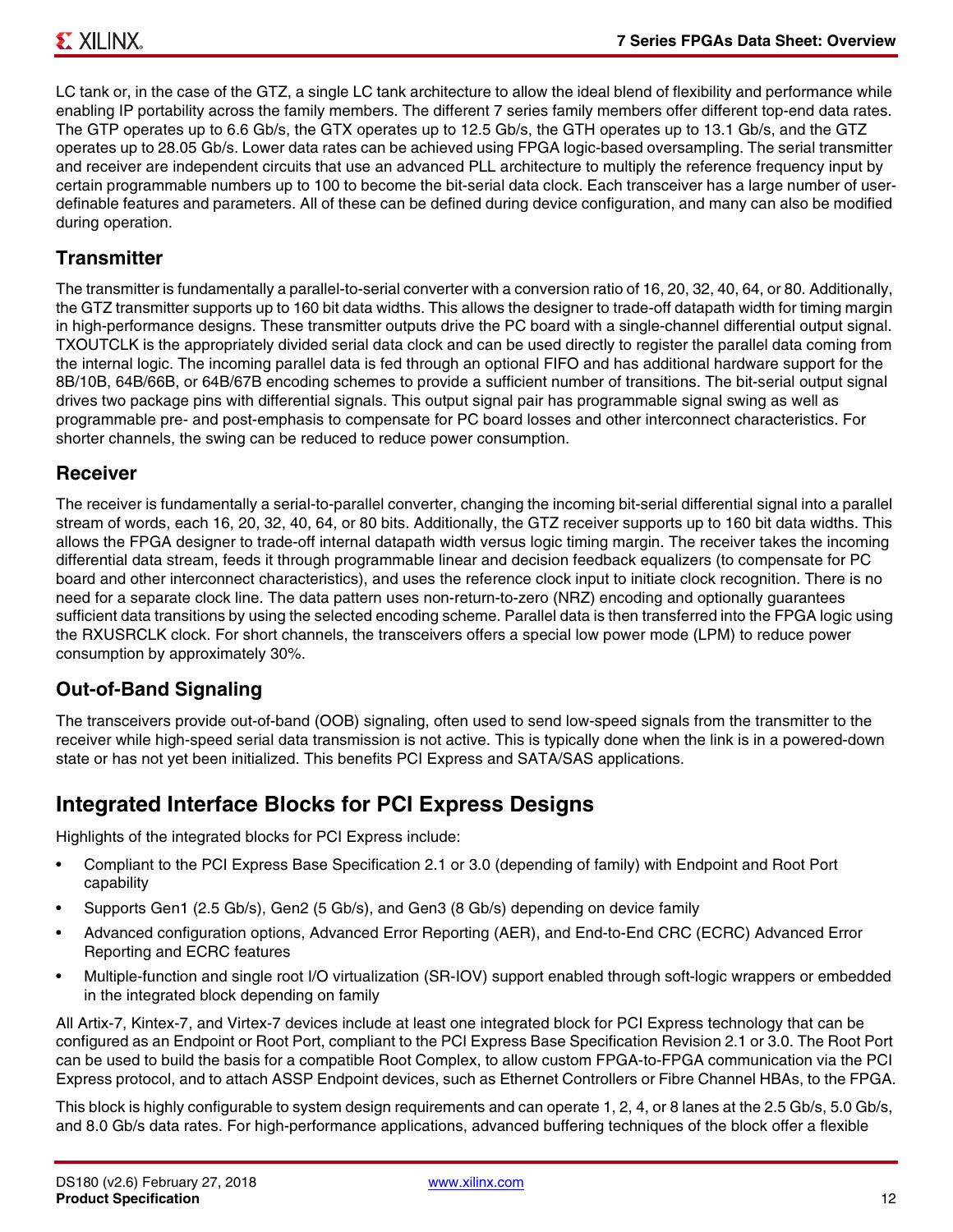maximum payload size of up to 1,024 bytes. The integrated block interfaces to the integrated high-speed transceivers for serial connectivity and to block RAMs for data buffering. Combined, these elements implement the Physical Layer, Data Link Layer, and Transaction Layer of the PCI Express protocol.

Xilinx provides a light-weight, configurable, easy-to-use LogiCORE™ IP wrapper that ties the various building blocks (the integrated block for PCI Express, the transceivers, block RAM, and clocking resources) into an Endpoint or Root Port solution. The system designer has control over many configurable parameters: lane width, maximum payload size, FPGA logic interface speeds, reference clock frequency, and base address register decoding and filtering.

Xilinx offers two wrappers for the integrated block: AXI4-Stream and AXI4 (memory mapped). Note that legacy TRN/Local Link is not available in 7 series devices for the integrated block for PCI Express. AXI4-Stream is designed for existing customers of the integrated block and enables easy migration to AXI4-Stream from TRN. AXI4 (memory mapped) is designed for Xilinx Platform Studio/EDK design flow and MicroBlaze™ processor based designs.

More information and documentation on solutions for PCI Express designs can be found at: http://www.xilinx.com/products/technology/pci-express.html.

# **Configuration**

There are many advanced configuration features, including:

- High-speed SPI and BPI (parallel NOR) configuration
- Built-in MultiBoot and safe-update capability
- 256-bit AES encryption with HMAC/SHA-256 authentication
- Built-in SEU detection and correction
- Partial reconfiguration

Xilinx 7 series FPGAs store their customized configuration in SRAM-type internal latches. There are up to 450 Mb configuration bits, depending on device size and user-design implementation options. The configuration storage is volatile and must be reloaded whenever the FPGA is powered up. This storage can also be reloaded at any time by pulling the PROGRAM\_B pin Low. Several methods and data formats for loading configuration are available, determined by the three mode pins.

The SPI interface (x1, x2, and x4 modes) and the BPI interface (parallel-NOR x8 and x16) are two common methods used for configuring the FPGA. Users can directly connect an SPI or BPI flash to the FPGA, and the FPGA's internal configuration logic reads the bitstream out of the flash and configures itself. The FPGA automatically detects the bus width on the fly, eliminating the need for any external controls or switches. Bus widths supported are x1, x2, and x4 for SPI, and x8 and x16 for BPI. The larger bus widths increase configuration speed and reduce the amount of time it takes for the FPGA to start up after power-on. Some configuration options such as BPI are not supported in all device-package combinations. Refer to UG470, *7 Series FPGAs Configuration User Guide* for details.

In master mode, the FPGA can drive the configuration clock from an internally generated clock, or for higher speed configuration, the FPGA can use an external configuration clock source. This allows high-speed configuration with the ease of use characteristic of master mode. Slave modes up to 32 bits wide are also supported by the FPGA that are especially useful for processor-driven configuration.

The FPGA has the ability to reconfigure itself with a different image using SPI or BPI flash, eliminating the need for an external controller. The FPGA can reload its original design in case there are any errors in the data transmission, ensuring an operational FPGA at the end of the process. This is especially useful for updates to a design after the end product has been shipped. Customers can ship their products with an early version of the design, thus getting their products to market faster. This feature allows customers to keep their end users current with the most up-to-date designs while the product is already in the field.

The dynamic reconfiguration port (DRP) gives the system designer easy access to the configuration and status registers of the MMCM, PLL, XADC, transceivers, and integrated block for PCI Express. The DRP behaves like a set of memory-mapped registers, accessing and modifying block-specific configuration bits as well as status and control registers.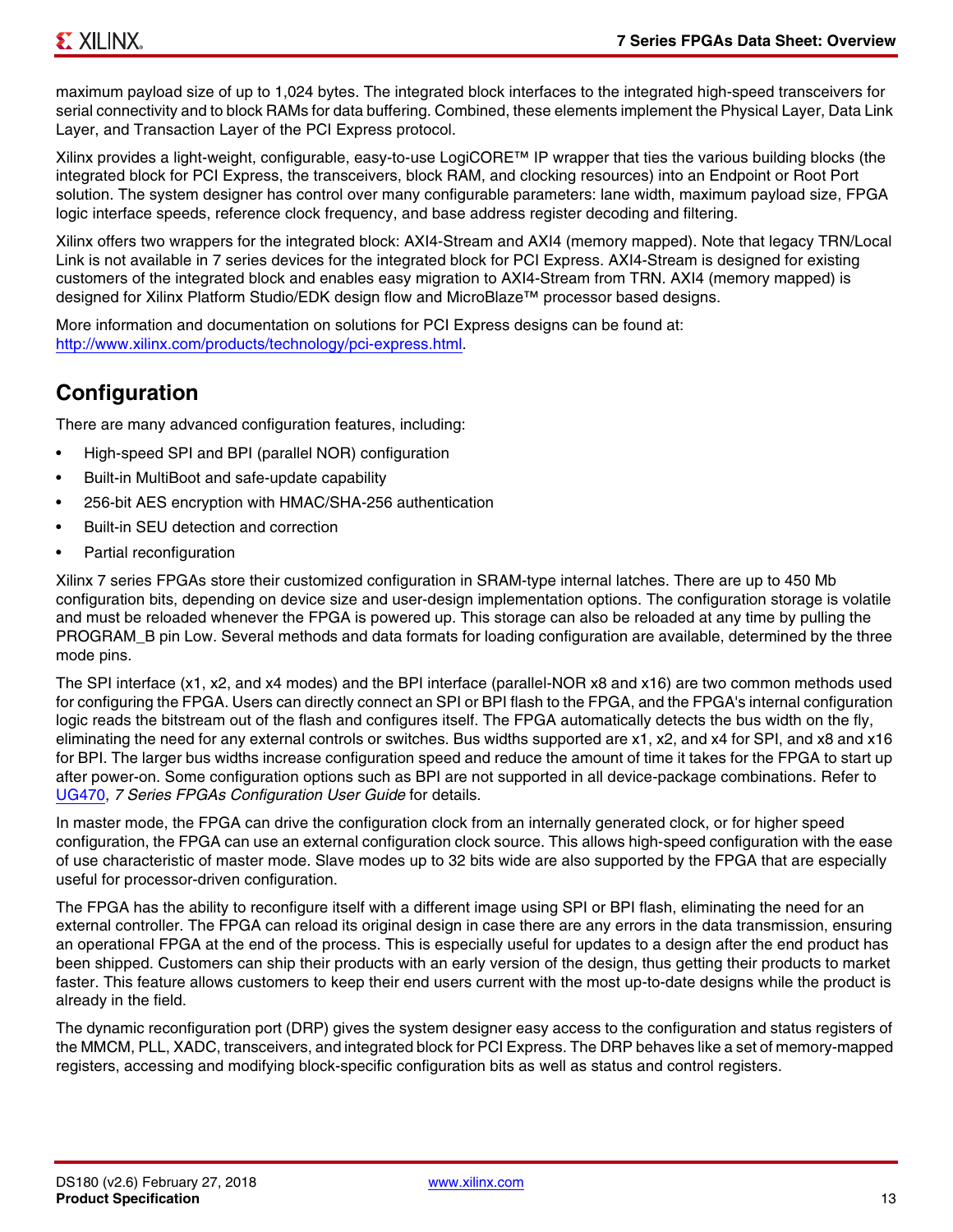# **Encryption, Readback, and Partial Reconfiguration**

In all 7 series FPGAs (except XC7S6 and XC7S15), the FPGA bitstream, which contains sensitive customer IP, can be protected with 256-bit AES encryption and HMAC/SHA-256 authentication to prevent unauthorized copying of the design. The FPGA performs decryption on the fly during configuration using an internally stored 256-bit key. This key can reside in battery-backed RAM or in nonvolatile eFUSE bits.

Most configuration data can be read back without affecting the system's operation. Typically, configuration is an all-or-nothing operation, but Xilinx 7 series FPGAs support partial reconfiguration. This is an extremely powerful and flexible feature that allows the user to change portions of the FPGA while other portions remain static. Users can time-slice these portions to fit more IP into smaller devices, saving cost and power. Where applicable in certain designs, partial reconfiguration can greatly improve the versatility of the FPGA.

# **XADC (Analog-to-Digital Converter)**

Highlights of the XADC architecture include:

- Dual 12-bit 1 MSPS analog-to-digital converters (ADCs)
- Up to 17 flexible and user-configurable analog inputs
- On-chip or external reference option
- On-chip temperature ( $\pm 4^{\circ}$ C max error) and power supply ( $\pm 1\%$  max error) sensors
- Continuous JTAG access to ADC measurements

All Xilinx 7 series FPGAs (except XC7S6 and XC7S15) integrate a new flexible analog interface called XADC. When combined with the programmable logic capability of the 7 series FPGAs, the XADC can address a broad range of data acquisition and monitoring requirements. For more information, go to: http://www.xilinx.com/ams.

The XADC contains two 12-bit 1 MSPS ADCs with separate track and hold amplifiers, an on-chip analog multiplexer (up to 17 external analog input channels supported), and on-chip thermal and supply sensors. The two ADCs can be configured to simultaneously sample two external-input analog channels. The track and hold amplifiers support a range of analog input signal types, including unipolar, bipolar, and differential. The analog inputs can support signal bandwidths of at least 500 KHz at sample rates of 1MSPS. It is possible to support higher analog bandwidths using external analog multiplexer mode with the dedicated analog input (see UG480, 7 Series FPGAs and Zynq-7000 All Programmable SoC XADC Dual 12-Bit 1 MSPS Analog-to-Digital Converter User Guide)*.*

The XADC optionally uses an on-chip reference circuit  $(\pm 1\%)$ , thereby eliminating the need for any external active components for basic on-chip monitoring of temperature and power supply rails. To achieve the full 12-bit performance of the ADCs, an external 1.25V reference IC is recommended.

If the XADC is not instantiated in a design, then by default it digitizes the output of all on-chip sensors. The most recent measurement results (together with maximum and minimum readings) are stored in dedicated registers for access at any time via the JTAG interface. User-defined alarm thresholds can automatically indicate over-temperature events and unacceptable power supply variation. A user-specified limit (for example, 100°C) can be used to initiate an automatic powerdown.

# **EasyPath-7 FPGAs**

EasyPath-7 FPGAs provide a fast, simple, and risk-free solution for cost reducing Kintex-7, Virtex-7 T, and Virtex-7 XT FPGA designs. EasyPath-7 FPGAs support the same packages, speed grades, and match all Kintex-7 or Virtex-7 FPGA data sheet specifications (in function and timing). With no re-engineering or re-qualification, EasyPath-7 FPGAs deliver the lowest total product cost compared to any other FPGA cost-reduction solution.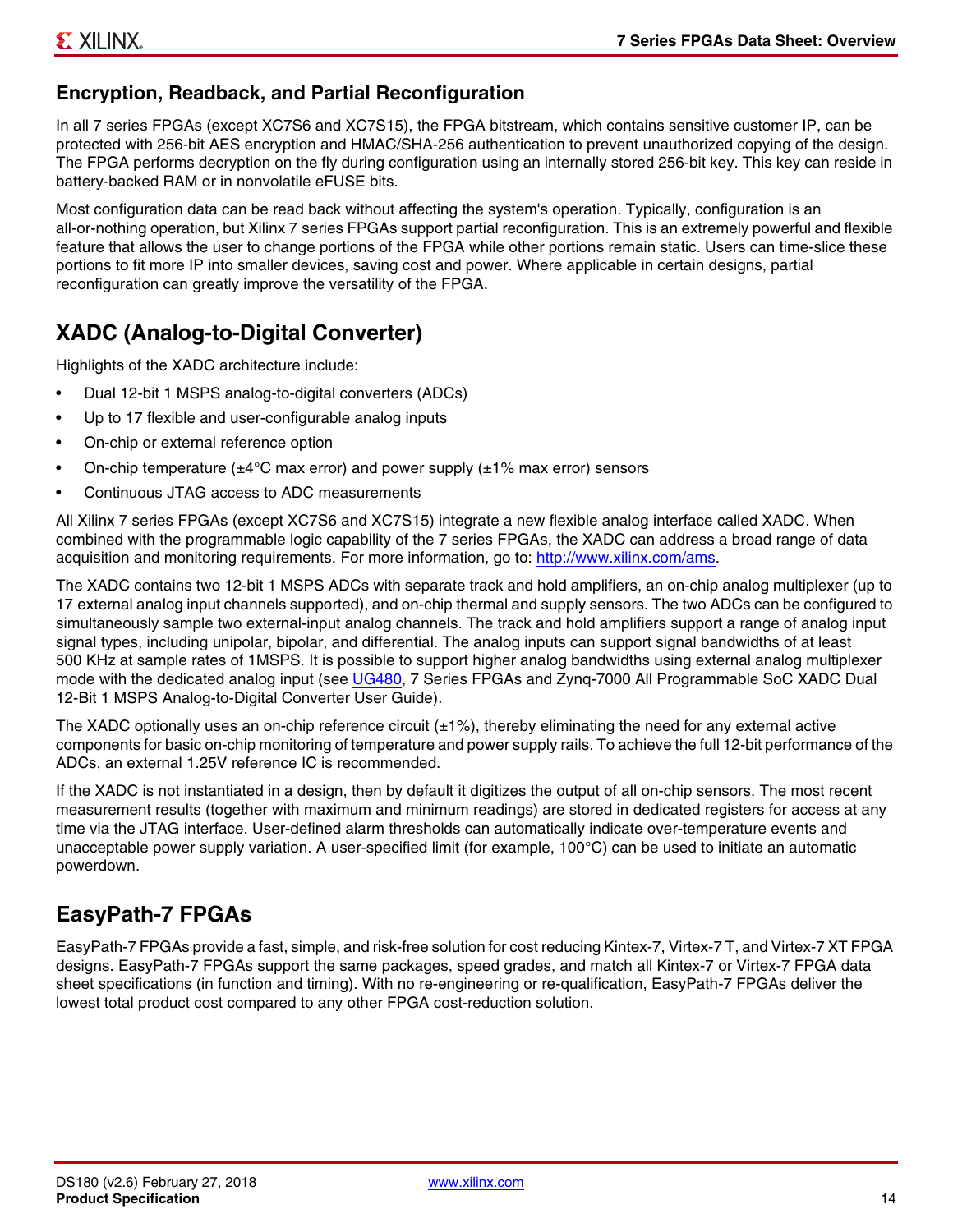# **7 Series FPGA Ordering Information**

Table 12 shows the speed and temperature grades available in the different device families. Some devices might not be available in every speed and temperature grade.

|  |  |  |  |  |  | Table 12: 7 Series Speed Grade and Temperature Ranges |  |
|--|--|--|--|--|--|-------------------------------------------------------|--|
|--|--|--|--|--|--|-------------------------------------------------------|--|

| <b>Device</b><br>Family | <b>Devices</b>                     | Speed Grade, Temperature Range, and Operating Voltage  |                                                    |                                                        |                                                      |
|-------------------------|------------------------------------|--------------------------------------------------------|----------------------------------------------------|--------------------------------------------------------|------------------------------------------------------|
|                         |                                    | <b>Commercial (C)</b><br>$0^\circ$ C to +85 $^\circ$ C | Extended (E)<br>$0^{\circ}$ C to +100 $^{\circ}$ C | Industrial (I)<br>$-40^{\circ}$ C to +100 $^{\circ}$ C | Expanded (Q)<br>$-40^{\circ}$ C to +125 $^{\circ}$ C |
|                         |                                    | $-2C(1.0V)$                                            |                                                    | $-21(1.0V)$                                            |                                                      |
| Spartan-7               | All                                | $-1C(1.0V)$                                            |                                                    | $-11(1.0V)$                                            | $-1Q(1.0V)$                                          |
|                         |                                    |                                                        |                                                    | $-1LI(0.95V)$                                          |                                                      |
|                         | All                                |                                                        | $-3E(1.0V)$                                        |                                                        |                                                      |
|                         |                                    | $-2C(1.0V)$                                            |                                                    | $-21(1.0V)$                                            |                                                      |
| Artix-7                 |                                    |                                                        | -2LE (1.0V or 0.9V)                                |                                                        |                                                      |
|                         |                                    | $-1C(1.0V)$                                            |                                                    | $-11(1.0V)$                                            |                                                      |
|                         |                                    |                                                        |                                                    | $-1LI(0.95V)$                                          |                                                      |
|                         | XC7K70T                            |                                                        | $-3E(1.0V)$                                        |                                                        |                                                      |
|                         |                                    | $-2C(1.0V)$                                            |                                                    | $-21(1.0V)$                                            |                                                      |
|                         |                                    |                                                        | -2LE (1.0V or 0.9V)                                |                                                        |                                                      |
|                         |                                    | $-1C(1.0V)$                                            |                                                    | $-11(1.0V)$                                            |                                                      |
| Kintex-7                | <b>XC7K160T</b>                    |                                                        | $-3E(1.0V)$                                        |                                                        |                                                      |
|                         | <b>XC7K325T</b><br><b>XC7K355T</b> | $-2C(1.0V)$                                            |                                                    | $-21(1.0V)$                                            |                                                      |
|                         | <b>XC7K410T</b>                    |                                                        | -2LE (1.0V or 0.9V)                                | $-2LI(0.95V)$                                          |                                                      |
|                         | <b>XC7K420T</b><br><b>XC7K480T</b> | $-1C(1.0V)$                                            |                                                    | $-11(1.0V)$                                            |                                                      |
|                         |                                    |                                                        | $-3E(1.0V)$                                        |                                                        |                                                      |
|                         | <b>XC7V585T</b>                    | $-2C(1.0V)$                                            |                                                    | $-21(1.0V)$                                            |                                                      |
|                         |                                    |                                                        | $-2LE(1.0V)$                                       |                                                        |                                                      |
|                         |                                    | $-1C(1.0V)$                                            |                                                    | $-11(1.0V)$                                            |                                                      |
| Virtex-7 T              |                                    | $-2C(1.0V)$                                            |                                                    |                                                        |                                                      |
|                         | XC7V2000T                          |                                                        | $-2GE(1.0V)$                                       |                                                        |                                                      |
|                         |                                    |                                                        | $-2LE(1.0V)$                                       |                                                        |                                                      |
|                         |                                    | $-1C(1.0V)$                                            |                                                    | $-11(1.0V)$                                            |                                                      |
|                         |                                    |                                                        | $-3E(1.0V)$                                        |                                                        |                                                      |
|                         | XC7VX330T                          | $-2C(1.0V)$                                            |                                                    | $-21(1.0V)$                                            |                                                      |
|                         | XC7VX415T<br>XC7VX485T             |                                                        | $-2LE(1.0V)$                                       |                                                        |                                                      |
|                         | XC7VX550T                          |                                                        |                                                    |                                                        |                                                      |
|                         | XC7VX690T                          | $-1C(1.0V)$                                            |                                                    | $-11(1.0V)$                                            |                                                      |
|                         | XC7VX980T                          | $-2C(1.0V)$                                            |                                                    |                                                        |                                                      |
| Virtex-7 XT             |                                    |                                                        | $-2LE(1.0V)$                                       |                                                        |                                                      |
|                         |                                    | $-1C(1.0V)$                                            |                                                    | $-11(1.0V)$                                            |                                                      |
|                         |                                    | $-2C(1.0V)$                                            |                                                    |                                                        |                                                      |
|                         | XC7VX1140T                         |                                                        | $-2GE(1.0V)$                                       |                                                        |                                                      |
|                         |                                    |                                                        | $-2LE(1.0V)$                                       |                                                        |                                                      |
|                         |                                    | $-1C(1.0V)$                                            |                                                    | $-11(1.0V)$                                            |                                                      |
| Virtex-7 HT             |                                    | $-2C(1.0V)$                                            |                                                    |                                                        |                                                      |
|                         | All                                |                                                        | $-2GE(1.0V)$                                       |                                                        |                                                      |
|                         |                                    |                                                        | $-2LE(1.0V)$                                       |                                                        |                                                      |
|                         |                                    | $-1C(1.0V)$                                            |                                                    |                                                        |                                                      |
|                         |                                    |                                                        |                                                    |                                                        |                                                      |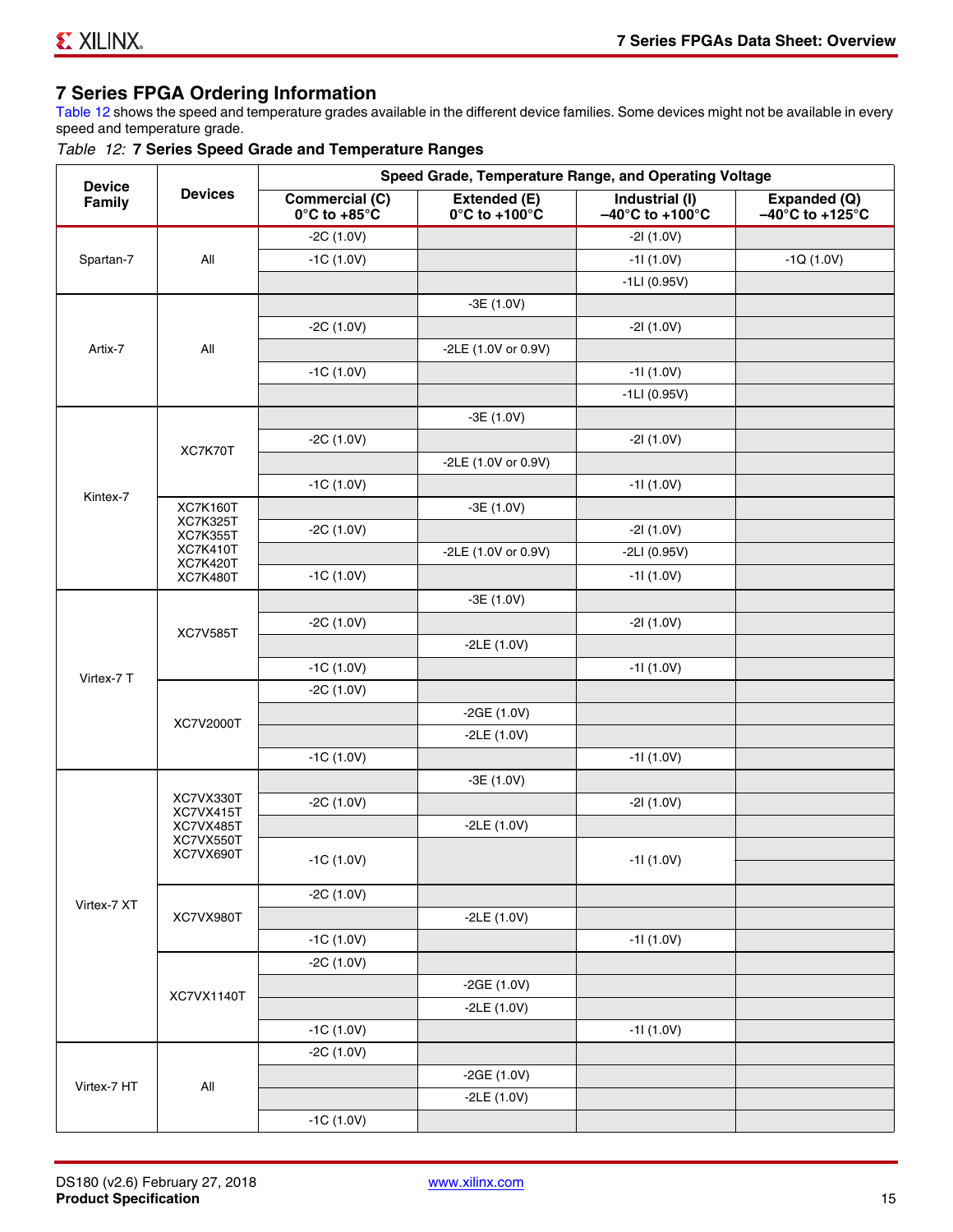The Spartan-7 FPGA ordering information is shown in Figure 1. Refer to the Package Marking section of UG475, *7 Series FPGAs Packaging and Pinout* for a more detailed explanation of the device markings.





The Artix-7, Kintex-7, and Virtex-7 FPGA ordering information, shown in Figure 2, applies to all packages including Pb-Free. Refer to the Package Marking section of UG475, *7 Series FPGAs Packaging and Pinout* for a more detailed explanation of the device markings.



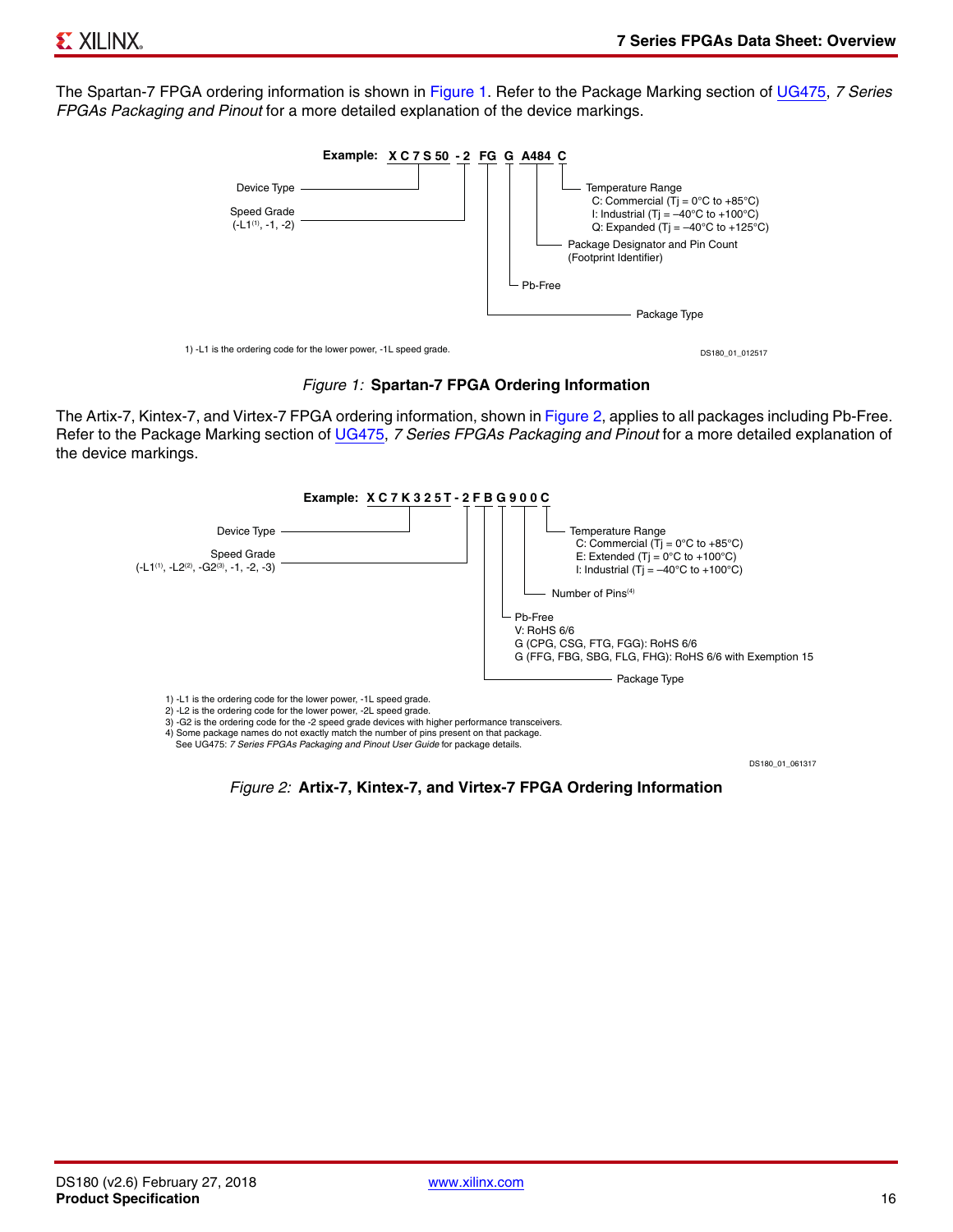# **Revision History**

The following table shows the revision history for this document:

| <b>Date</b> | <b>Version</b> | <b>Description of Revisions</b>                                                                                                                                                                                                                                                                                                                                                                                                                                                                                                                                                                                                                                                                                                                                                                                                                                                                                                                                                                                                                                                                                                                                                                                                                                                                                       |  |
|-------------|----------------|-----------------------------------------------------------------------------------------------------------------------------------------------------------------------------------------------------------------------------------------------------------------------------------------------------------------------------------------------------------------------------------------------------------------------------------------------------------------------------------------------------------------------------------------------------------------------------------------------------------------------------------------------------------------------------------------------------------------------------------------------------------------------------------------------------------------------------------------------------------------------------------------------------------------------------------------------------------------------------------------------------------------------------------------------------------------------------------------------------------------------------------------------------------------------------------------------------------------------------------------------------------------------------------------------------------------------|--|
| 06/21/10    | 1.0            | Initial Xilinx release.                                                                                                                                                                                                                                                                                                                                                                                                                                                                                                                                                                                                                                                                                                                                                                                                                                                                                                                                                                                                                                                                                                                                                                                                                                                                                               |  |
| 07/30/10    | 1.1            | Added SHA-256 to authentication information. Updated Table 5, Table 7, Virtex-7 FPGA Device-<br>Package Combinations and Maximum I/Os table (Virtex-7 T devices), and Table 9 with ball pitch<br>information and voltage bank information. Updated DSP and Logic Slice information in Table 8.<br><b>Updated Low-Power Gigabit Transceivers.</b>                                                                                                                                                                                                                                                                                                                                                                                                                                                                                                                                                                                                                                                                                                                                                                                                                                                                                                                                                                      |  |
| 09/24/10    | 1.2            | In General Description, updated 4.7 TMACS DSP to 5.0 TMACS DSP. In Table 1, added Note 1;<br>updated Peak DSP Performance for Kintex-7 and Virtex-7 families. In Table 4, updated CMT<br>information for XC7A175T and XC7A355T. In Table 6, replaced XC7K120T with XC7K160T and<br>replaced XC7K230T with XC7K325T-and updated corresponding information. Also added<br>XC7K355T, XC7K420T, and XC7K480T. In Table 7, replaced XC7K230T with XC7K325T. In Table 8,<br>updated XC7V450T Logic Cell, CLB, block RAM, and PCI information; updated XC7VX415T and<br>XC7VX690T PCI information; updated XC7V1500T, and XC7V2000T block RAM information; and<br>replaced XC7VX605T with XC7VX575T, replaced XC7VX895T with XC7VX850T, and replaced<br>XC7VX910T with XC7VX865T—and updated corresponding information. Updated Digital Signal<br>Processing - DSP Slice with operating speed of 640 MHz. Removed specific transceiver type from<br>Out-of-Band Signaling. In Virtex-7 FPGA Device-Package Combinations and Maximum I/Os table<br>(Virtex-7 T devices), replaced XC7VX605T with XC7VX575T and added table notes 2 and 3. In<br>Table 9, removed the FFG784 package for the XC7VX485T device; replaced XC7VX605T with<br>XC7VX575T; replaced XC7VX895T with XC7VX850T; and replaced XC7VX910T with XC7VX865T. |  |
| 10/20/10    | 1.3            | In Table 7, replaced XC7K120T with XC7K160T. Updated Digital Signal Processing - DSP Slice.                                                                                                                                                                                                                                                                                                                                                                                                                                                                                                                                                                                                                                                                                                                                                                                                                                                                                                                                                                                                                                                                                                                                                                                                                           |  |
| 11/17/10    | 1.4            | Updated maximum I/O bandwidth to 3.1 Tb/s in General Description. Updated Peak Transceiver Speed<br>for Virtex-7 FPGAs in Summary of 7 Series FPGA Features and in Table 1. Updated Peak DSP<br>Performance values in Table 1 and Digital Signal Processing - DSP Slice. In Table 7, updated<br>XC7K70T I/O information. In Table 8, added XC7VH290T, XC7VH580T, and XC7VH870T devices and<br>updated total I/O banks information for the XC7V585T, XC7V855T, XC7V1500T, and XC7VX865T<br>devices. In Table 9, updated XC7VX415T, XC7VX485T, XC7VX690T, XC7VX850T, and XC7VX865T<br>device information. Added Table 11. Updated Low-Power Gigabit Transceivers information, including<br>the addition of the GTZ transceivers.                                                                                                                                                                                                                                                                                                                                                                                                                                                                                                                                                                                        |  |
| 02/22/11    | 1.5            | Updated Summary of 7 Series FPGA Features and the Low-Power Gigabit Transceivers highlights and<br>section. In Table 1, updated Kintex-7 FPGA, Artix-7 FPGA information. In Table 4, updated XC7A175T.<br>Also, updated XC7A355T. Added three Artix-7 FPGA packages to Table 5: SBG325, SBG484, and<br>FBG485, changed package from FGG784 to FBG784, and updated package information for<br>XC7A175T and XC7A355T devices. In Table 6, updated XC7K160T and added three devices:<br>XC7K355T, XC7K420T, and XC7K480T. In Table 7, updated XC7K70T package information and added<br>three devices: XC7K355T, XC7K420T, and XC7K480T. In Table 8, added note 1 (EasyPath FPGAs)<br>and updated note 7 to include GTZ transceivers. In Virtex-7 FPGA Device-Package Combinations and<br>Maximum I/Os table (Virtex-7 T devices), added two Virtex-7 FPGA packages: FHG1157 and<br>FHG1761, and updated XC7V1500T (no FFG1157) and XC7V2000T (no FFG1761) package<br>information and removed the associated notes. Added CLBs, Slices, and LUTs. Updated Input/Output.<br>Added EasyPath-7 FPGAs.                                                                                                                                                                                                                        |  |
| 03/28/11    | 1.6            | Updated General Description, Summary of 7 Series FPGA Features, Table 1, Table 4, Table 5, Table 6,<br>Table 7, Table 8, Table 9 (combined Virtex-7 T and XT devices in one table), and Table 11. Updated the<br>Low-Power Gigabit Transceivers highlights and section. Updated Block RAM, Integrated Interface<br>Blocks for PCI Express Designs, Configuration, Encryption, Readback, and Partial Reconfiguration,<br>XADC (Analog-to-Digital Converter), 7 Series FPGA Ordering Information, and EasyPath-7 FPGAs.                                                                                                                                                                                                                                                                                                                                                                                                                                                                                                                                                                                                                                                                                                                                                                                                 |  |
| 07/06/11    | 1.7            | Updated General Description, Summary of 7 Series FPGA Features, Table 1, Table 4, Table 6, Table 8,<br>Table 9 and Table 11. Added Table 10. Added Stacked Silicon Interconnect (SSI) Technology. Updated<br>Transmitter, Configuration, and XADC (Analog-to-Digital Converter). Updated Figure 1.                                                                                                                                                                                                                                                                                                                                                                                                                                                                                                                                                                                                                                                                                                                                                                                                                                                                                                                                                                                                                    |  |
| 09/13/11    | 1.8            | Updated General Description, Table 1, Table 4, Table 5, Table 8, CLBs, Slices, and LUTs,<br>Configuration, and 7 Series FPGA Ordering Information.                                                                                                                                                                                                                                                                                                                                                                                                                                                                                                                                                                                                                                                                                                                                                                                                                                                                                                                                                                                                                                                                                                                                                                    |  |
| 01/15/12    | 1.9            | Updated General Description, Table 1, Table 4, Table 5, Table 6, Table 7, Table 8, Table 10, Table 11,<br>Block RAM, Digital Signal Processing - DSP Slice, Low-Power Gigabit Transceivers, Integrated<br>Interface Blocks for PCI Express Designs, Configuration, EasyPath-7 FPGAs, and 7 Series FPGA<br><b>Ordering Information.</b>                                                                                                                                                                                                                                                                                                                                                                                                                                                                                                                                                                                                                                                                                                                                                                                                                                                                                                                                                                                |  |